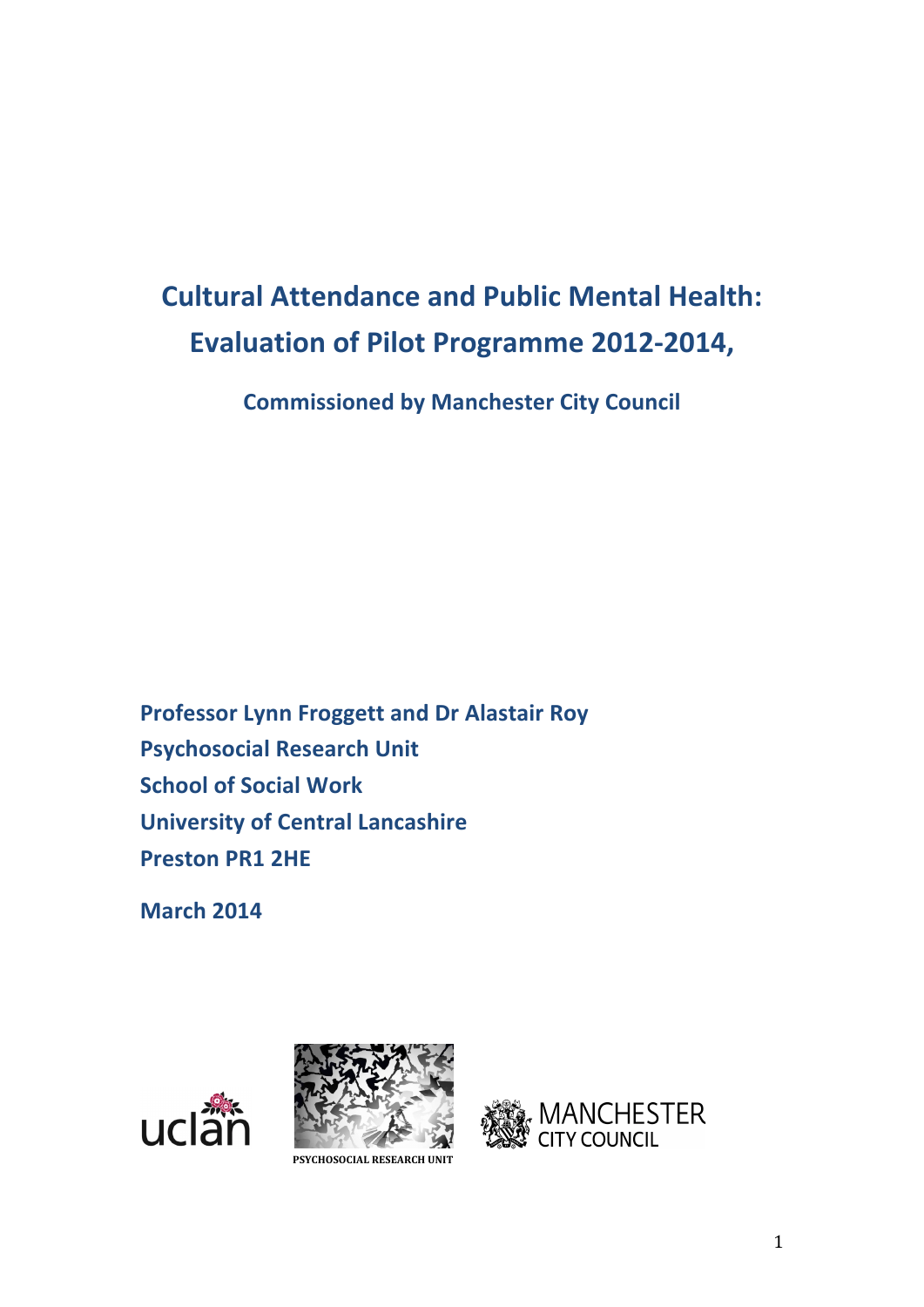# **Acknowledgements**

The Psychosocial Research Unit would like to thank the organisations who participated in this study for their helpfulness and their open spirit of inquiry. Special thanks must go to Delana Lawson and the Health Trainer Team for their time and help with the evaluation process. Similarly we should mention the engagement of the cultural venues: The Royal Exchange, Manchester Art Gallery, People's History Museum, Band on the Wall, The Central Library and The National Cycling Centre. We would also like to acknowledge our funders at Manchester City Council and in particular our steering Group: Jo Johnston, Faye Buckley and Colin Cox who have given us the benefit of their experience, critical reflection, advice and encouragement. We thank all those who contributed their experience of the programme who must remain anonymous.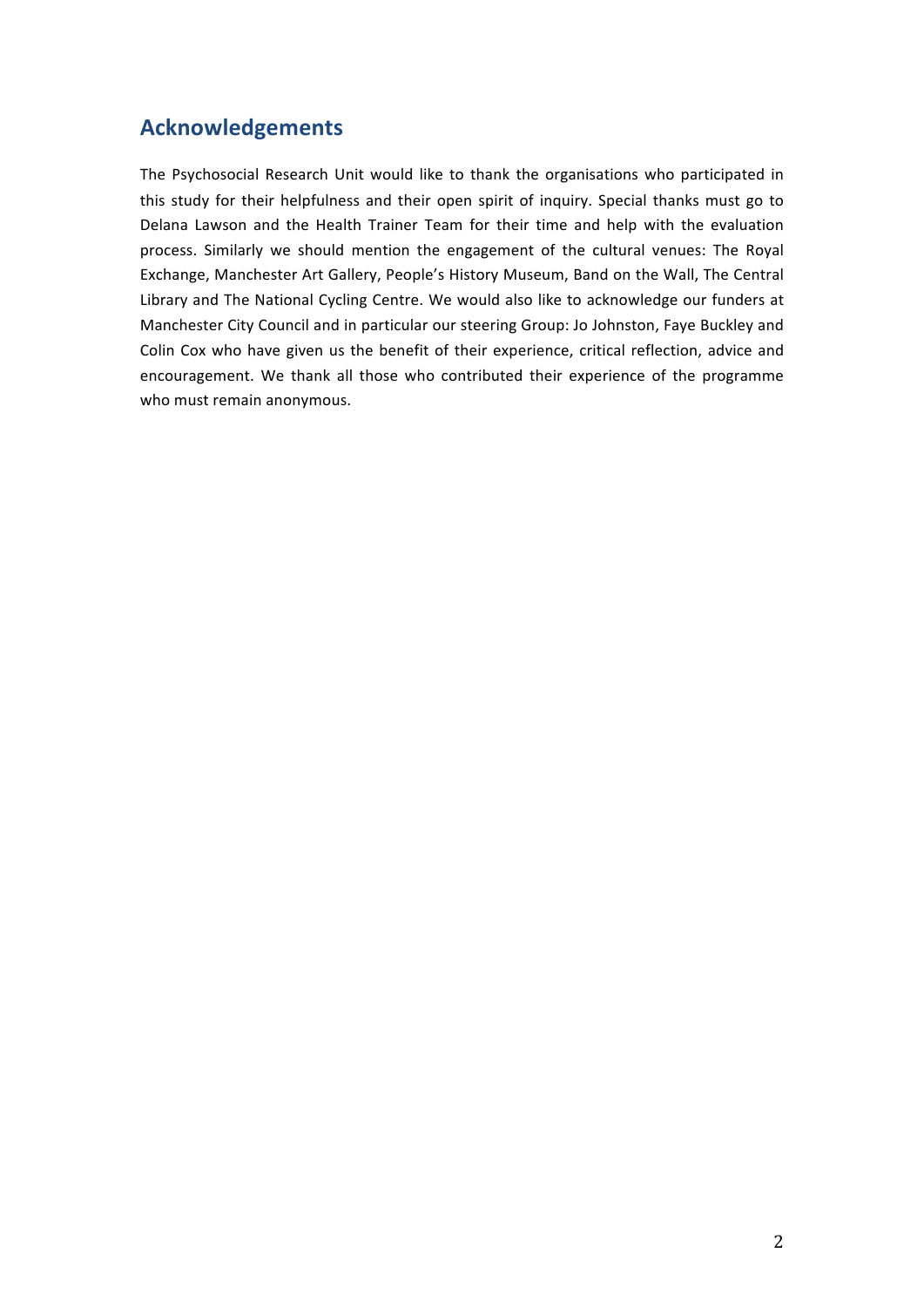# **Contact details**

# **Professor Lynn Froggett**

Psychosocial Research Unit School of Social Work, University of Central Lancashire Preston PR1 2HE Email: LFroggett@uclan.ac.uk www.uclan.ac.uk/pru

# **Dr Alastair Roy**

Psychosocial Research Unit School of Social Work, University of Central Lancashire, Preston PR1 2HE

Fax: 01772892964 

Email: anroy@uclan.ac.uk

www.uclan.ac.uk/pru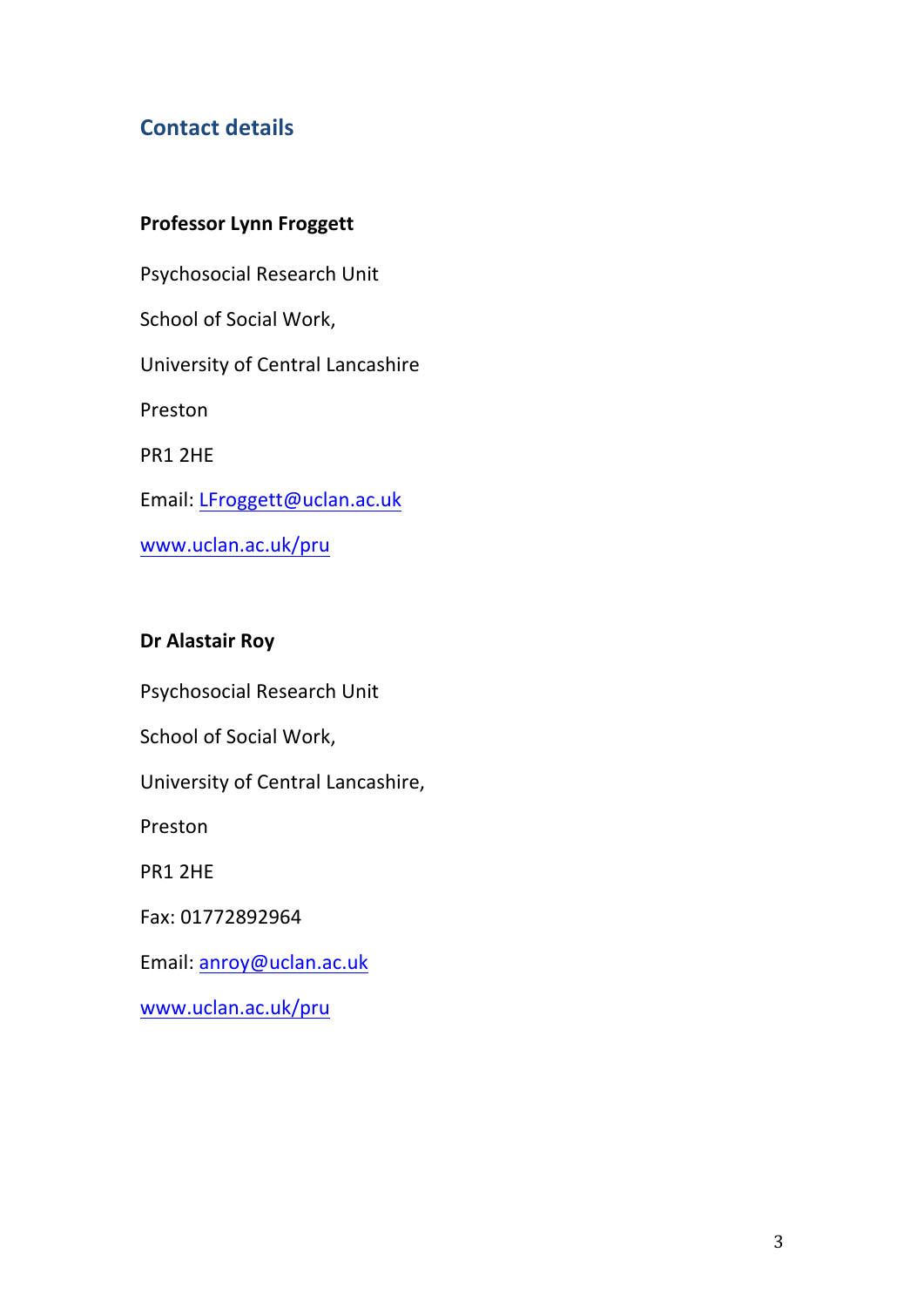# **Table of Contents**

| Implementation of the Pilot Programme: Progress, Potentials and Barriers  19 |  |
|------------------------------------------------------------------------------|--|
|                                                                              |  |
|                                                                              |  |
|                                                                              |  |
|                                                                              |  |
|                                                                              |  |
|                                                                              |  |
|                                                                              |  |
|                                                                              |  |
|                                                                              |  |
|                                                                              |  |
|                                                                              |  |
|                                                                              |  |
|                                                                              |  |
|                                                                              |  |
| Case Example 3: Barbara<br>$\sim$ 29                                         |  |
|                                                                              |  |
|                                                                              |  |
|                                                                              |  |
| Recommendations and Conclusions for a Sustainable Model  33                  |  |
| Recommendation 1: A relational approach to promoting cultural attendance33   |  |
|                                                                              |  |
| Recommendation 3. Ongoing training and development for Health Trainers 34    |  |
| Recommendation 4. Ongoing support for and from the Cultural Venues  34       |  |
|                                                                              |  |
|                                                                              |  |
|                                                                              |  |
|                                                                              |  |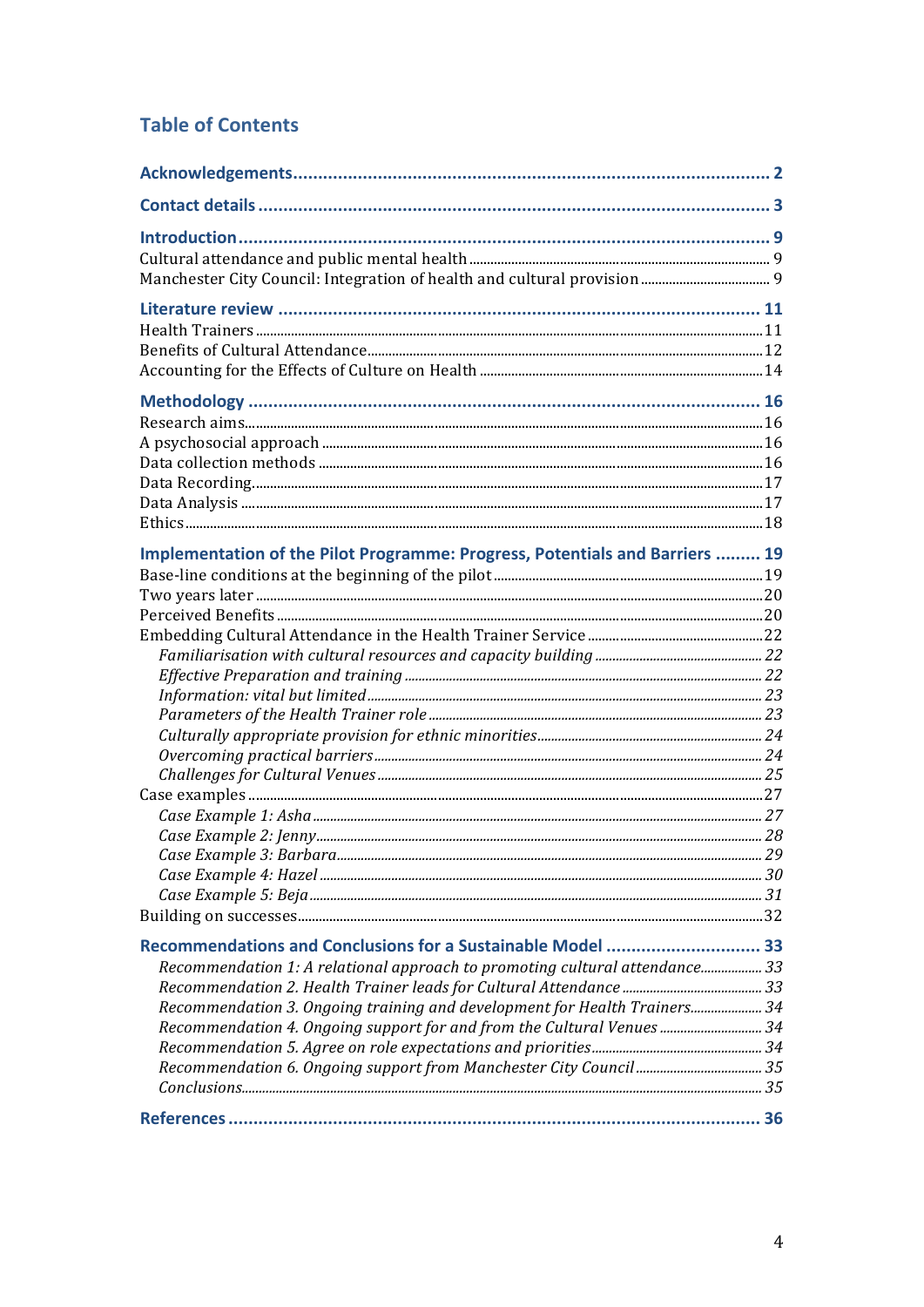# **Executive Summary**

# **Introduction**

The report presents findings from a pilot programme in which Health Trainers in Manchester have introduced Cultural Attendance as a new way of working with people with complex health problems. They were asked, where they considered it appropriate, to refer people they were working with into one of six participating cultural institutions in Manchester: The Royal Exchange, Manchester Art Gallery, People's History Museum, Band on the Wall, The **Central Library and The National Cycling Centre.** 

The programme responded to an accumulating evidence base that suggests that people who attend culture and sport events and venues are more likely to report good health, to be satisfied with their lives, and to live longer than those who don't.

This study has tracked the implementation of the Cultural Attendance and Public Mental Health Pilot Programme. It has examined take up and prospects for the programme and asks whether its extension would be likely to generate population level effects in the longer term by helping to disseminate habits of cultural attendance throughout communities where it is low. This would effectively mean changing public understanding of the relationship between culture, health and wellbeing.

It concluded that an extended programme would have such potential:

- It would enrich Health Trainers' skill base and role, and the range of interventions they can offer, balancing their current focus on clear risks for health with personalised social and cultural opportunities to enhance wellbeing.
- As health and culture related practices disseminate at community level the public can be expected to benefit from more holistic, integrated and diversified health and wellbeing provision.
- Such practices are likely to be self-sustaining once taken up by communities, networks and families.
- An ongoing programme would help to realise the social mission of cultural venues through increasing access and diversity and enhancing the relational skills of front of house staff.

# **Resource implications**

An extended programme would offer the potential for an effective use of public resources. The need for adaptation of venues with an eye to facilitating access was the subject of a detailed a report by Arthur Stafford (2012). This study has identified the importance of changing role expectations and a relational approach to Cultural Attendance as a psychosocial intervention *and* opportunity for enjoyment. The incorporation of new venues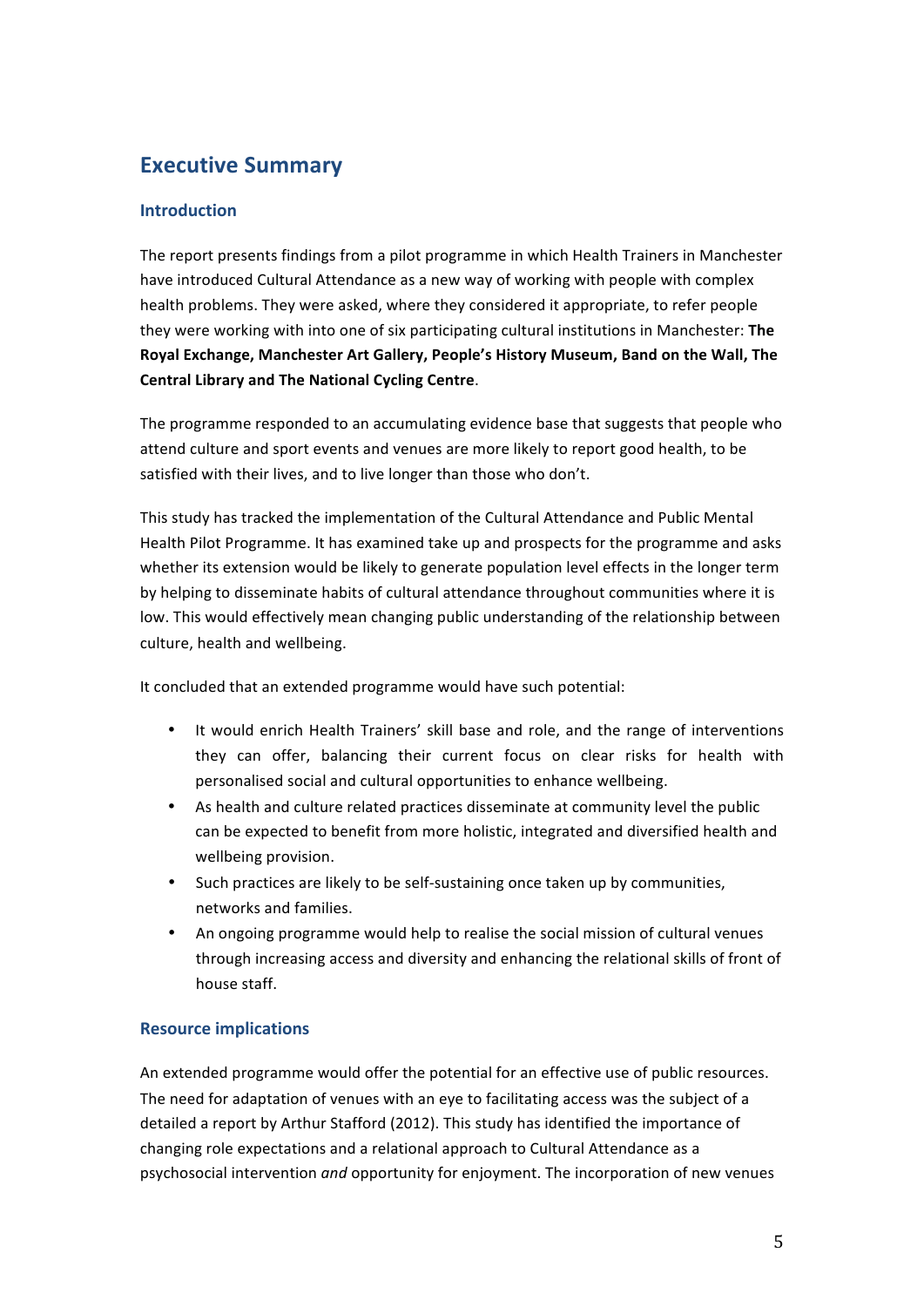will have additional modest resource implications, especially in the period of transition during which staff in the organisations concerned become familiar with the programme. Thereafter there will need to be ongoing preparation for new staff, together with support and training for both Health Trainers and staff at Cultural Venues. These can be delivered in a cost effective manner.

#### **Promoting Cultural Attendance through Health Trainers**

Cultural attendance offers something distinctive to the other forms of intervention currently provided by Health Trainers. It opens up access to a set of public cultural resources that national research suggests is currently accessed by a narrow demographic (DCMS, 2010; 2011). Manchester City Council and Public Health Manchester envisages that once the health and wellbeing services in Manchester are recommissioned in 2015 that the two sectors will be asked to work together in a more integrated manner and the pilot study provides support for the likely effectiveness of such a policy.

# **Benefits and Challenges of promoting cultural attendance through the Health Trainer Service**

In the course of the programme there was growing acceptance and understanding of the benefits of cultural attendance among Health Trainers, combined in some cases with ingenuity and initiative in promoting it and making it available.

Detailed case studies identified the following benefits: the experience of attending a cultural event can:

- Provide an opportunity for Health Trainers and clients that engage their intellectual and aesthetic capacities rather than focusing on clear targets and personal deficits
- Provide access to something enjoyable that would normally be out of reach
- Allow people to enlarge their horizons, gain distance from current worries and concerns and reconnect with a wider community and a shared culture
- Stimulate recollection of submerged personal and family histories
- Evoke personal skills and capacities which individuals have lost touch with
- Set in motion more profound changes which lead to renewed personal agency
- Offer an additional resource to work with complex psychosocial problems
- Aid in delivering a personalised service tailored to the needs of individuals
- Impart the confidence to use the city centre
- Create a sense of cultural entitlement and benefit from stimulus provided by the city's cultural offer
- Set in motion more profound changes such as a sense of empowerment, liberation and renewed personal agency

However, uptake among the Health Trainers was initially slow and highlighted that a series of barriers need to be overcome to enhance take up of Cultural Attendance and its promotion by Health Trainers.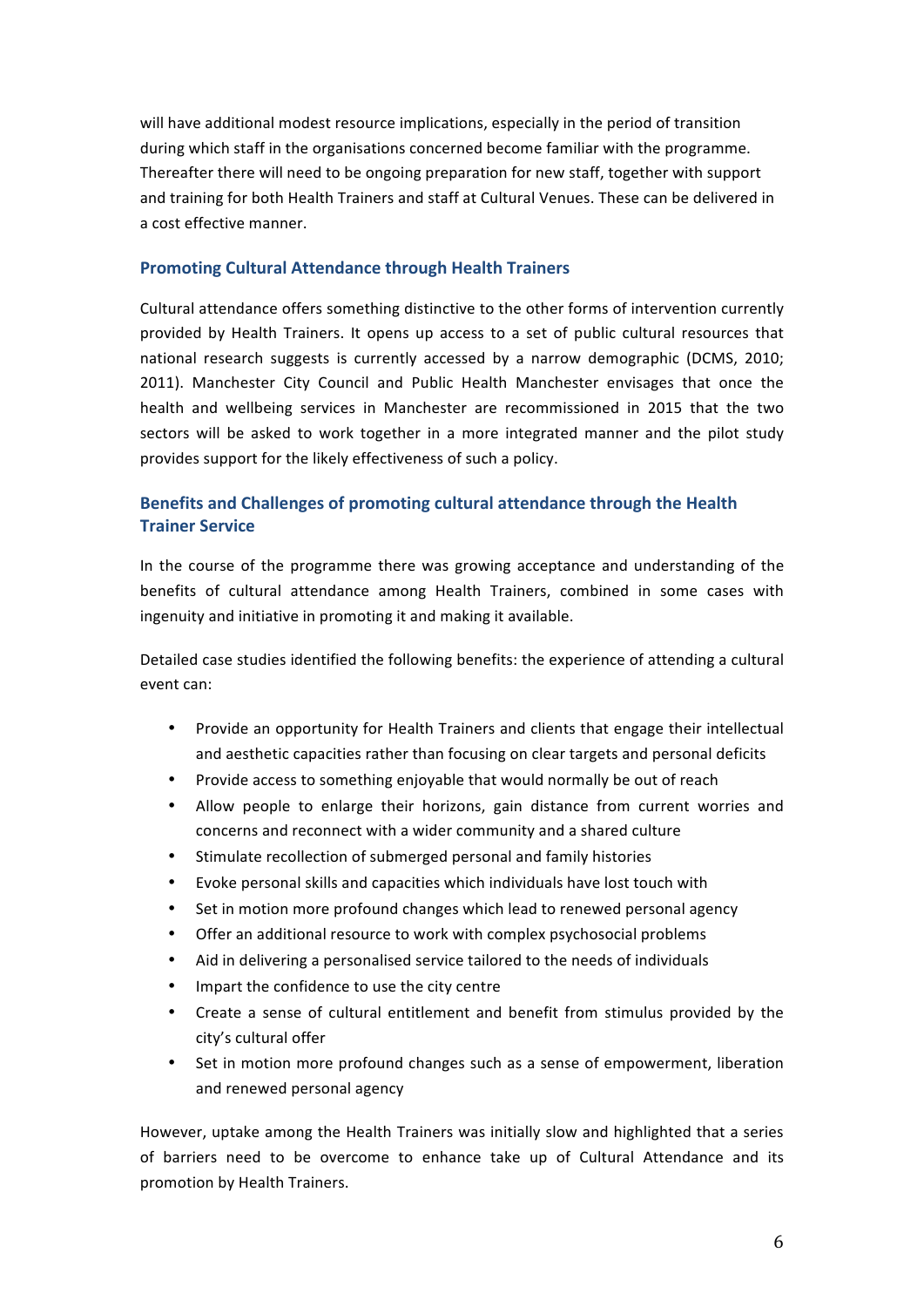The pilot study specifically identified:

- The costs and practicalities of organising transport and access
- Ongoing potential for improvement in the two way information flow between the Health Trainers and the Cultural Venues
- The need to ensure that all front of house staff at venues are familiar with the programme and appropriately trained and supported
- Ongoing training and peer mentoring for Heath Trainers, some of whom still feel they lack the skills and knowledge to promote cultural attendance in their work
- Careful monitoring of the relationship between support for cultural attendance and the role expectations and time pressures under which Health Trainers work

#### **Recommendations for a sustainable model**

#### **Recommendation 1: A relational approach to promoting cultural attendance**

*A relational and skills based approach needs to be adopted to help Health Trainers make best*  use of the cultural resources of Central Manchester venues in their work, especially when *working* with *people* with *complex psychosocial problems.* Equally, venue staff must adopt a relational approach in making cultural venues accessible and welcoming to vulnerable *people.*

#### **Recommendation 2. Health Trainer Leads for Cultural Attendance**

Three or four of the Health Trainers should become leads and peer mentors for the Cultural Attendance programme. In the recommissioned service, specific time should be allocated to these roles reflecting the strategic importance of the project. The cultural attendance leads would be expected to inform, encourage and mentor colleagues, liaise regularly with venue leads in order to keep abreast of upcoming events, and plan training events with them.

#### **Recommendation 3. Ongoing training and development for Health Trainers**

Four Health Trainer meetings each year should take place in one of the venues on a rolling *programme. Each should dovetail with a training event.* This would reflect the objectives of the reconfigured Health and Wellbeing Services, in which some cultural venues will be more integrated into the service structure as points of contact, triage and onward referral. The events should address training needs of Health Trainers, aiming to increase understanding of how they can use the spaces, events and collections in the course of their work.

#### **Recommendation 4. Ongoing Support for and from the Cultural Venues**

Venue staff also need training, advice and support and this could be achieved by organising some joint sessions with the Health Trainers in the venues (as proposed above). It is important that all venue staff are aware of the nature of the programme and access, booking and ticketing arrangements. They would also benefit from a better understanding of the psychosocial challenges of vulnerable people who use their resources.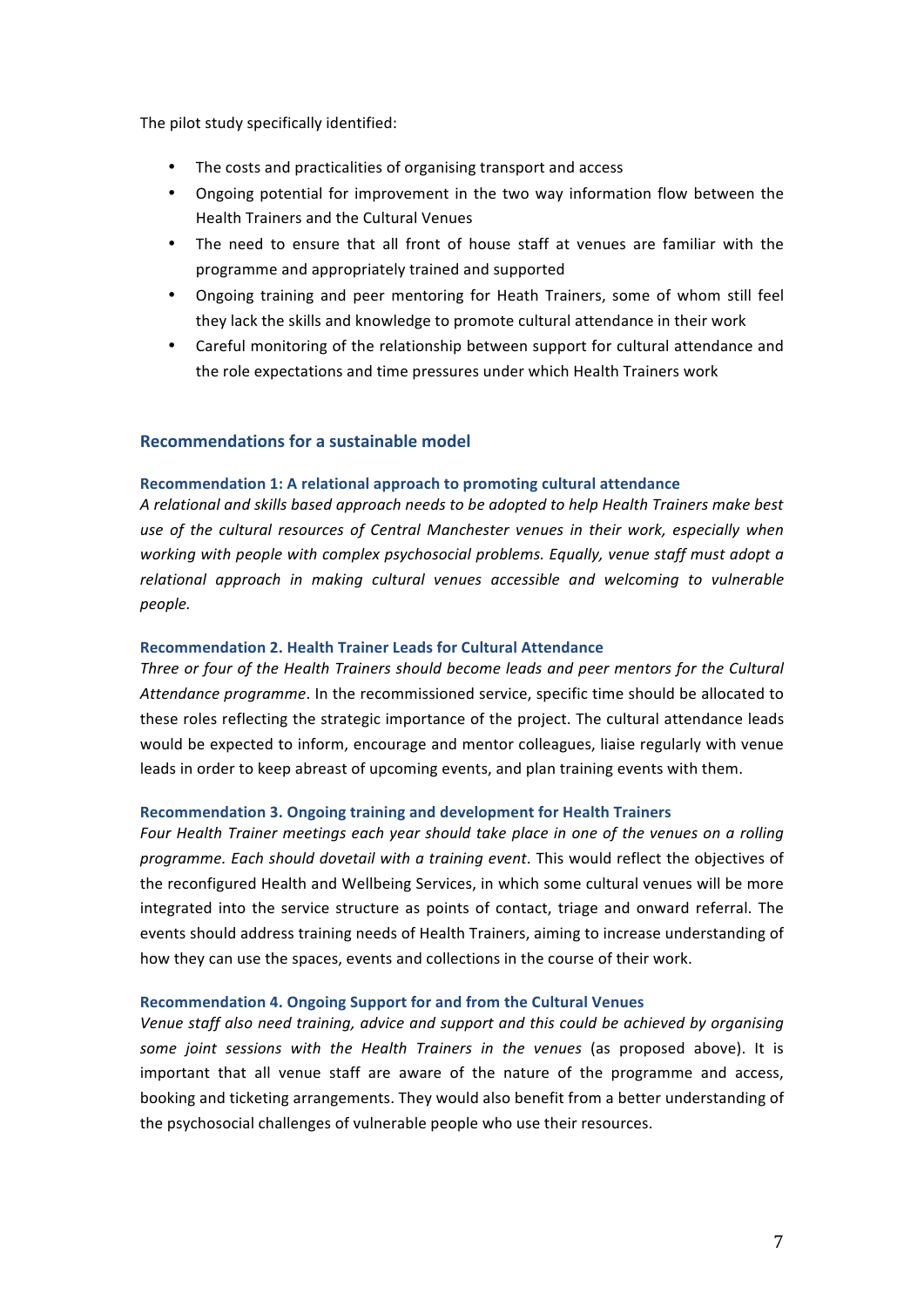#### **Recommendation 5. Agree on role expectations and priorities**

The idea that the Health Trainer remit includes addressing cultural needs in the context of *health and wellbeing should be clearly established among the workforce.* If Manchester City Council's vision of a more integrated health and cultural provision is to be realised Health Trainers and Cultural venues will need to engage with each other on an on-going basis.

#### **Recommendation 6. Ongoing support from Manchester City Council**

An on-going partnership needs to be built between the Health Trainer Service and staff working in the cultural sector and this should be supported by Manchester City Council until *it is firmly established and embedded.*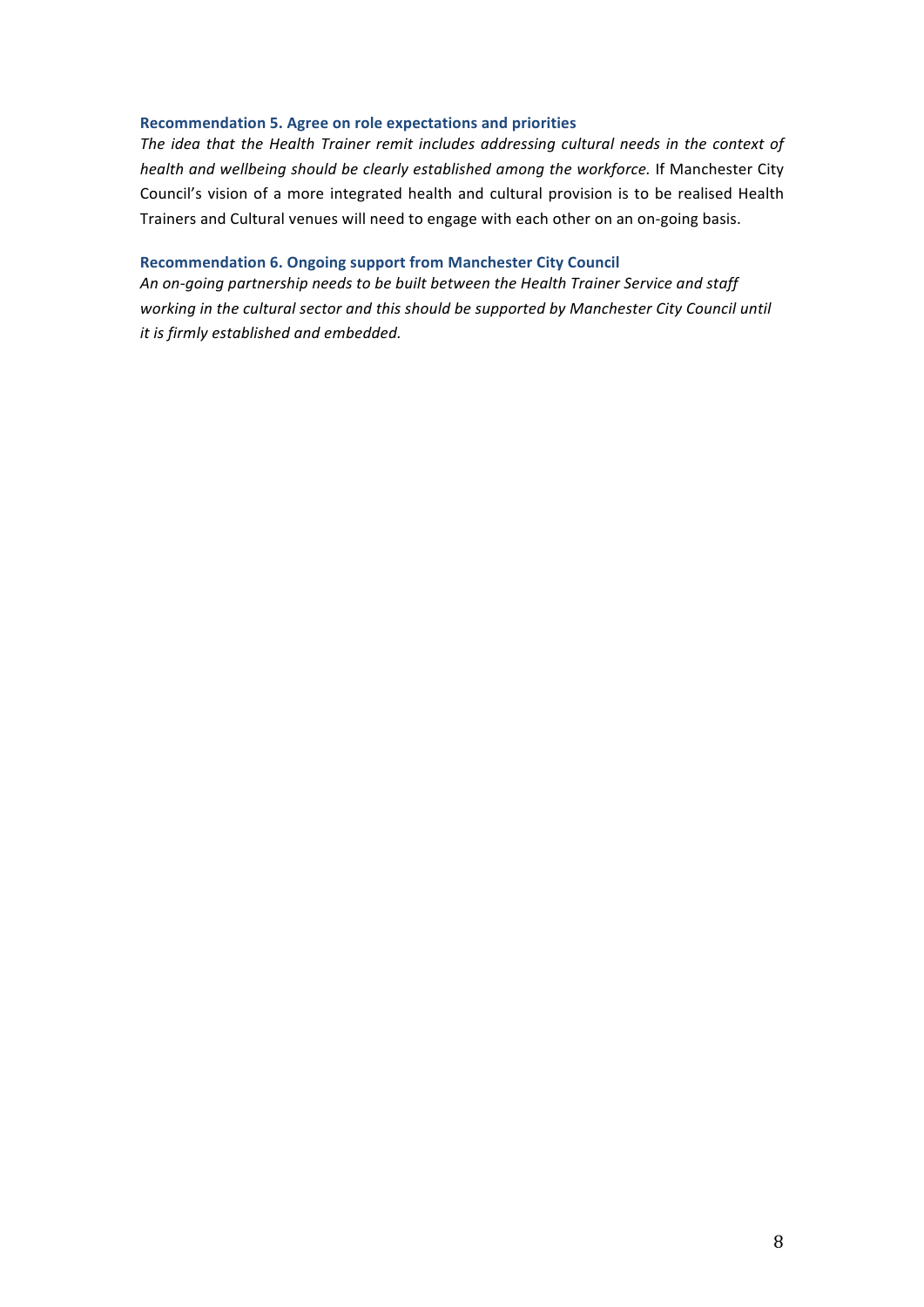# **Introduction**

### **Cultural attendance and public mental health**

This report presents findings from the evaluation of the Manchester Cultural Attendance and Public Mental Health pilot programme 2012-2014. The Health Trainer service is provided through the Manchester Mental Health and Social Care Trust. The programme involves a partnership between Manchester City Council's Culture Team, six of Manchester's cultural institutions and the Health Trainer Service. It aims to develop sustainable habits of cultural attendance among parts of the population by incorporating cultural attendance into the Health Trainers' repertoire. Hitherto this has been primarily concerned with support in relation to tobacco and alcohol consumption, blood pressure, cholesterol and obesity.

The use of Health Trainers to encourage individuals to adopt healthy life-styles has been developing over a number of vears in the context of persistent evidence about health inequalities in the UK. This is marked in urban centres such as Manchester (MacGregor and Thickett, 2011). The underlying assumption is that trainers recruited from communities in which poor health is prevalent can act as trusted messengers or community advocates for health, and are well-placed to motivate and educate people for lifestyle change, as well as introducing them to appropriate community resources (North West Public Health Observatory, 2011).

There is now a substantial body of evidence which suggests that people who participate in culture and sport are more likely to report good health, to be satisfied with their lives and to live longer than those who don't (for example Johansson et al. 2001 and Wilkinson et al. 2007). These findings hold even when other factors such as age, economic status, income, area deprivation, education qualification, disability or long standing illness and smoking are accounted for (Leadbetter and O'Connor, 2013). Like sport, cultural attendance needs to be regular to achieve health and wellbeing effects. Those who have participated in cultural activity in the last 12 months are more likely to report good health than those who have not (Johansson, Konlaan and Bygren, 2001).

#### **Manchester City Council: Integration of health and cultural provision**

From the point of view of Manchester City Council and Public Health Manchester the current and future cuts to public spending require greater creativity in delivering health and wellbeing benefits through the combined resources of the health and cultural sectors. The need for scalable and strategic models of cultural practice has been previously identified in other contexts (for example, Froggett et al, 2011; O'Neill, 2010). However, this pilot within a Health Trainer Service has been developed in the context of sustained reductions in public spending nationally, as well as planned recommissioning of the health and wellbeing services across Manchester in 2015. Funding for the cultural and public health sectors has been cut. The commissioners envisage an interlinked system in the future with partnerships between the cultural and health sectors as key to the implementation of the strategy. This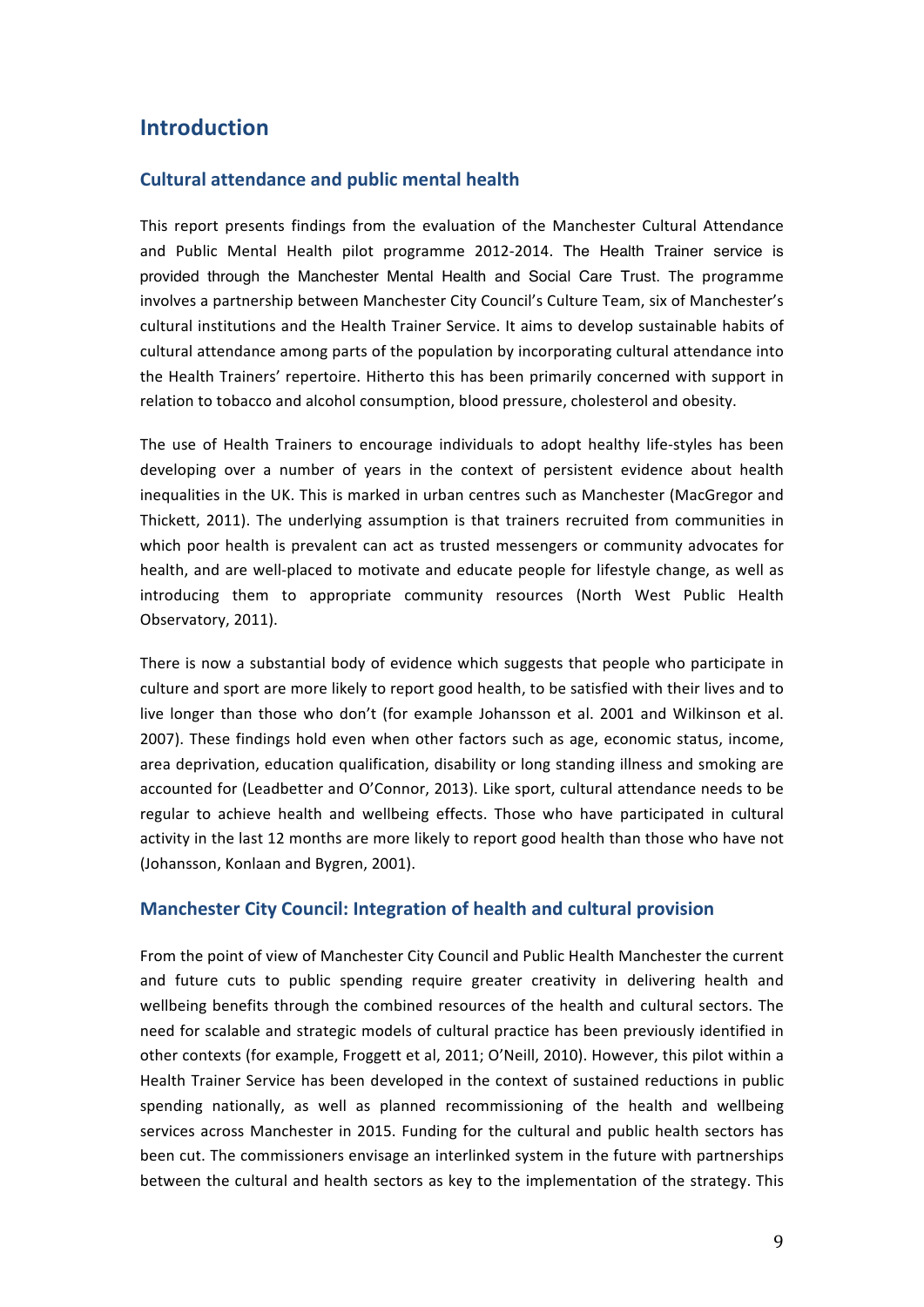pilot programme therefore assesses the role of partnerships between Public Health Manchester and six key cultural organisations, in introducing and embedding Cultural Attendance into Manchester's Health Trainer Service. Important questions have arisen during the evaluation about involving cultural organisations in health related programmes and the nature of the current and future relationships between the cultural and health sectors and the wider publics that they both serve.

Public Health Manchester envisages that once the health and wellbeing services in Manchester are recommissioned in 2015 that the two sectors will be asked to work together in a more integrated manner. As well as continuing to provide and promote public access to resources and collections, it is envisaged that some cultural organisations in receipt of public funding may be more actively involved in the delivery of health and wellbeing services as sites of initial contact, triage and onward referral.

In the Manchester pilot, Health Trainers were asked to refer people to events at one of six participating cultural institutions in Manchester: The Royal Exchange, Manchester Art Gallery, People's History Museum, Band on the Wall, The Central Library and The National **Cycling Centre**. Most of those referred had not attended cultural institutions in the past. The objectives were that they would:

- enjoy the visits
- return to these and other cultural venues with friends and family members
- develop a sense of familiarity and entitlement in relation to the city's cultural provision
- experience the known health and wellbeing benefits of cultural attendance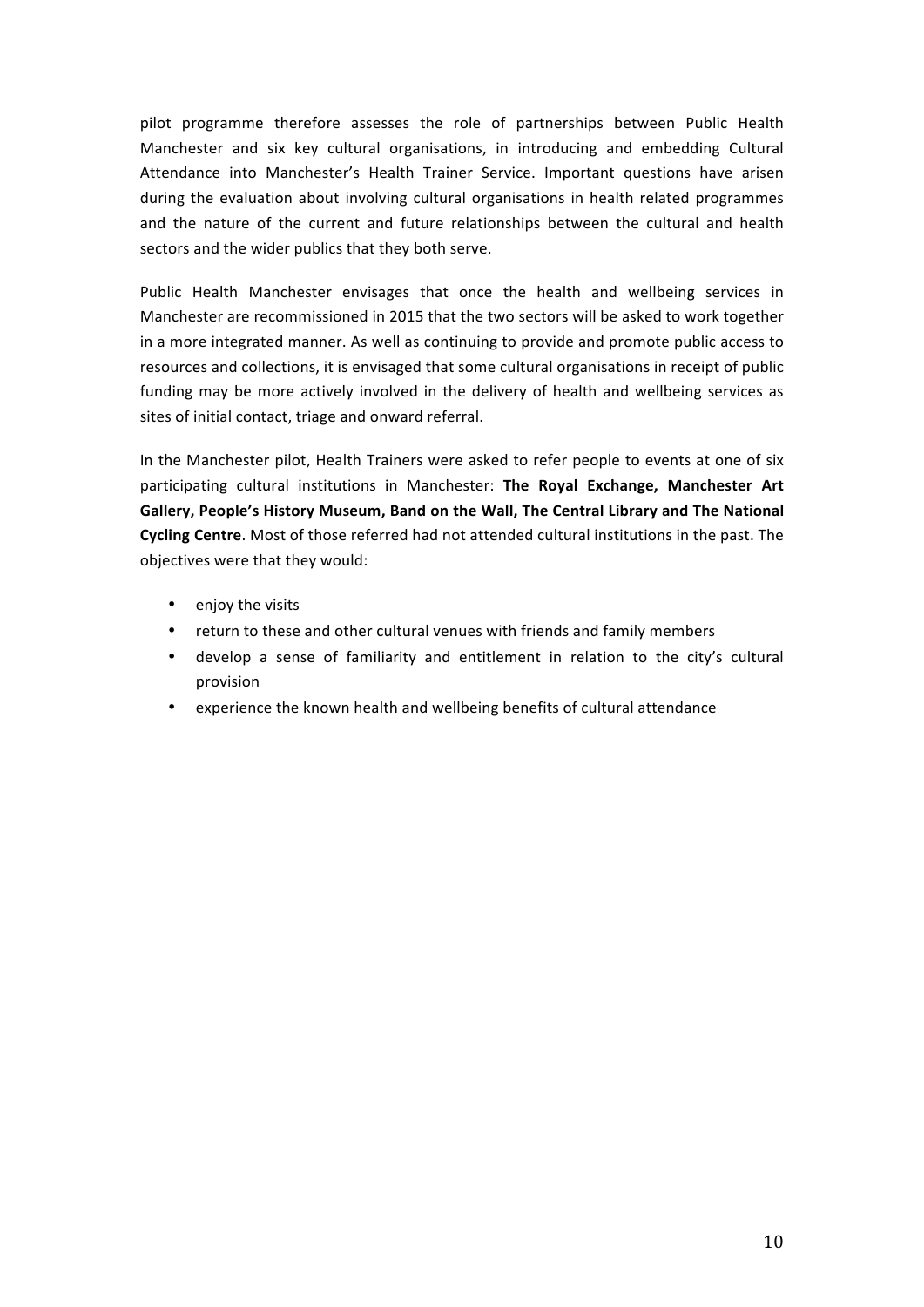# **Literature review**

# **Health Trainers**

The concept of Health Trainers was introduced in the public health White Paper *Choosing* Health: Making Healthier Choices Easier (Department of Health, 2004) in response to increasing evidence of health inequalities evident throughout the country. The links between deprivation and ill-health are now well-established (Wilkinson and Pickett, 2006; 2008; 2009). In particular, major urban centres like Glasgow, Manchester and Liverpool show high levels of poor health and deprivation (MacGregor and Thickett, 2011).

Drawing on the conclusions and recommendations of a series of reports (The Health Divide, 1987; The Acheson Report, 1998; Tackling Health Inequalities, 2003; Choosing Health, 2004; and Securing Good Health for the Whole Population, 2004) and as part of a national health promotion initiative, Health Trainer Services were established to offer personalised support to help people make healthier choices. Health Trainers themselves are usually recruited from the locality in which they serve, the aim being to provide 'support from next door' rather than 'advice from on high' (North West Public Health Observatory, 2011). The service thus provides jobs for local people, who have the advantage of being familiar with community resources. Choosing Health (Department of Health, 2004) described the Health Trainer role as follows:

Offering practical advice and good connections into the services and support available locally ... A guide for those who want help, not an instructor for those who do not, they will provide valuable support for people to make informed lifestyle choices (p106).

The Health Trainer service is underpinned by the principle of informed choice (North West Public Health Observatory, 2011), and Choosing Health (Department of Health, 2004) suggests that a great deal of illness and disease might be prevented if specific changes to lifestyle were introduced. The five reducible risk factors most likely to be targeted by Health Trainers are related to tobacco, alcohol, blood pressure, cholesterol and obesity (Michie et al 2008). Hence, smoking cessation, exercise, weight control and healthy eating are key objectives for the Health Trainer scheme. Some Health Trainer programmes have also recognised the importance of emotional wellbeing in health related behaviour and the challenges health trainers may face in identifying, addressing and monitoring individual progress in such areas. This highlights the fact that complex psychosocial problems are often the root cause of the lifestyle problems experienced by many clients.

Broadly, the objectives of the Health Trainer Service are to:

- Identify and engage with individuals from deprived groups or communities.
- Enable individuals to change their behavior to positively impact on their health and wellbeing.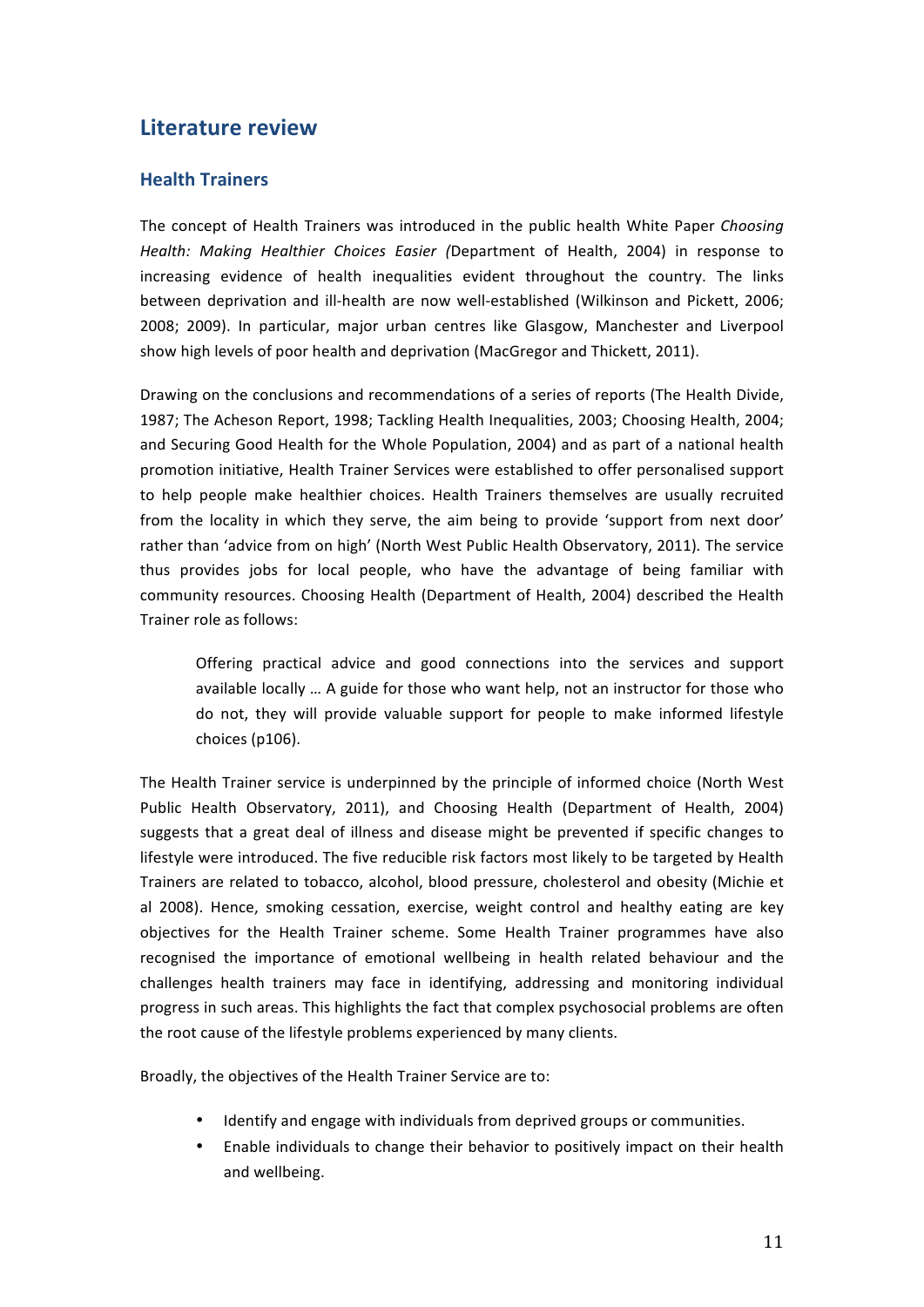- Support individuals to make more effective use of health and wellbeing services.
- Increase capacity and capability, building a workforce from the communities and groups within which they work with the right skills to tackle health inequalities.

In July 2005, Manchester was chosen as one of twelve areas in the country designated as early adopters for the Health Trainer initiative. No formal qualifications or experience of employment in the health service were deemed necessary for the Health Trainer role; recruits were asked to show the ability and desire to work with others to bring about improvement in health. Manchester has developed the scheme as a partnership between the Primary Care Trust, the Local Authority and Manchester Public Health Development Service. The Manchester Community Health Trainer Service describes the Health Trainers role as follows:

The Health Trainers role is not to give advice. It is to structure a series of discussions to empower the client to develop and use skills to regulate their own behaviour. Therefore the approach is person-centred with the aim being for the client to make their own decisions. ... Health Trainers use a range of techniques for supporting people to set and maintain their own personalised SMART (specific, measurable, achievable, realistic, timely) goals. The first assessment session includes a health assessment to review the person's opinion of their current general health, wellbeing and health goals. Health Trainers work with individuals supporting them to identify barriers and opportunities within their own lives that either hinder adopting good habits or could support healthy change.

In Fair Society Healthy Lives (The Marmot Strategic Review of Health Inequalities in England post-2010) it is noted that people who are socially and economically better off continue to experience better health. The report argues that these links between social conditions and health are 'real' concerns (2010, p. 1). However, The Marmot Review also states that

…initiatives using local Health Trainers, community health champions and community development work show encouraging signs of empowering individuals to participate and take control of their health and wellbeing. The impact of such innovations on health inequalities has yet to be determined.

# **Benefits of Cultural Attendance**

A growing body of evidence sets out the established health benefits of individual and group engagement in cultural activities in particular health settings including hospitals (Ruiz, 2004; Leadbetter and O'Connor, 2013). For example Ruiz (2004) describes how participation in cultural or sporting activities leads to explicit health outcomes (improved physical and mental health such as reduced stress levels, reduction in anxiety and blood pressure, reduction in visits to GP) as well as wider benefits related to wellbeing (improved communication skills in those with special needs. It points out that 'carers' have developed new skills and confidence through such activities and that increased social networks and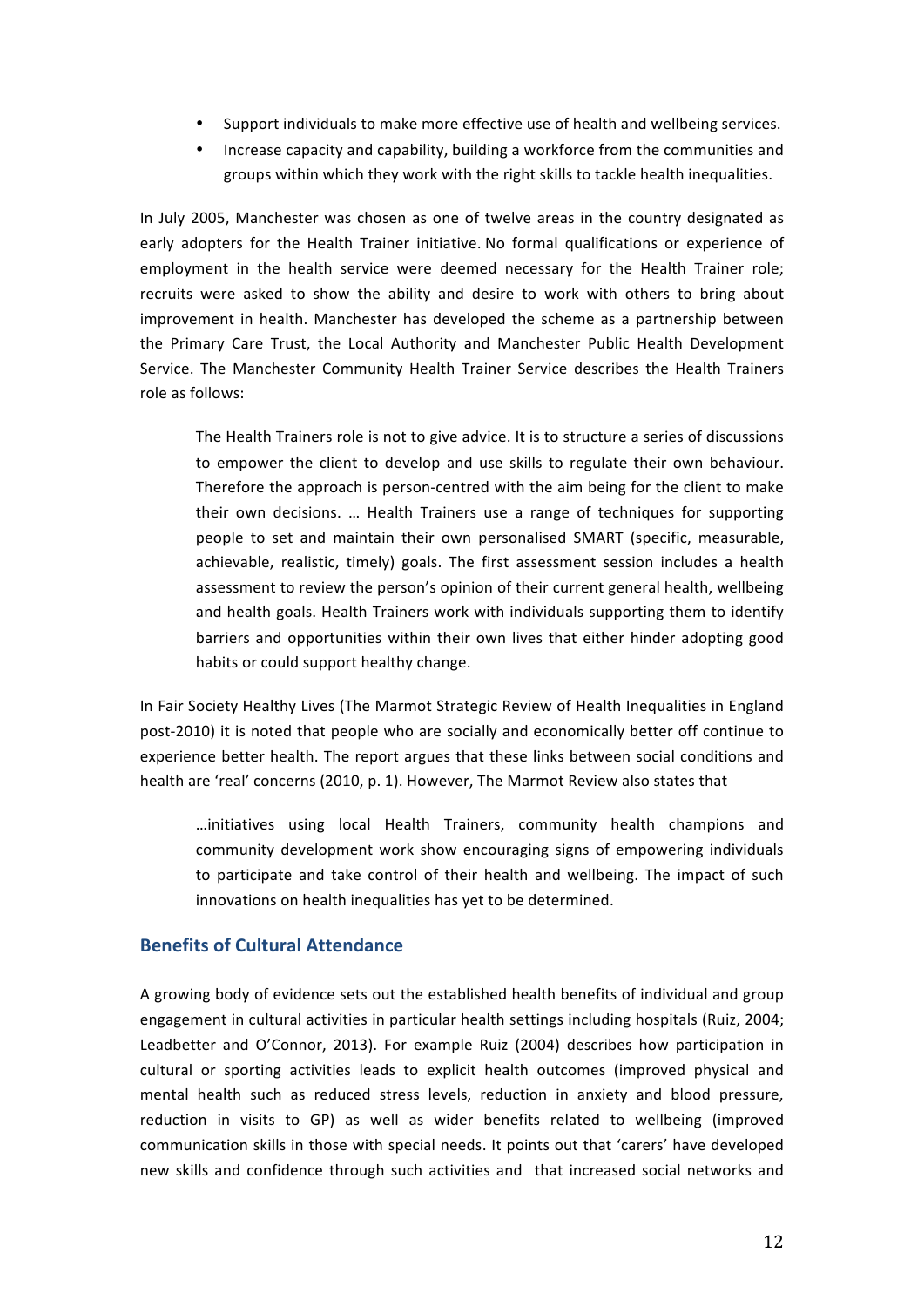improved wellbeing have resulted in target populations) (ibid). There is also a growing body of scientific evidence showing measurable impacts on physical and mental wellbeing that relate to direct involvement in creative and cultural activities, supervised by an art therapist or a cultural professional (O'Neill, 2010).

In a large Scandinavian epidemiological population level survey (n=50,797), Cuypers et al (2011) identify positive associations between cultural engagement and health, anxiety, depression and life satisfaction. Bygren et al (1996) used a simple random sample  $(n=15,198)$  to explore the possible influence of cultural events, reading books or periodicals, making music or singing in a choir as determinants for survival. The findings suggest that cultural engagement has a positive influence on survival. Konlaan et al (2000) used a randomised controlled investigation  $(n=21)$  in which attending cultural events and taking easy physical exercise were tested simultaneously. Nine people were encouraged to engage in cultural activity for a two-month period. Diastolic blood pressure in eight of these nine was significantly reduced following the experiment. Bygren et al (2009) have also explored cultural attendance and cancer mortality amongst a randomly selected cohort (n=9011) of Swedish cancer-free adults aged 25-74 studied over a 13 year period. Attendance at cultural events was associated with better survival and self-rated health. Death from cancer was 3.23 times more likely among rare cultural attenders and 2.92 times more likely among moderate attenders. Taken together these studies identify potential population level benefits related to cultural attendance. However, they focus on indicators of specific physical health conditions.

Johansson et al (2001) studied 3,793 Swedish adults at two time points 8 years apart to explore how changes in cultural attendance over the time period affected self-reported health. Those who reduced cultural attendance across the study period and those who were culturally inactive on both occasions had a 65% greater risk of poor perceived health compared to those who were active cultural attenders on both occasions. In comparison, those who were non-attenders at the beginning of the study but attenders at the end had relatively equal perceived health risks to those who were cultural attenders on both occasions. In a US study Wilkinson et al, (2007) also identified a significant association between cultural activities and self-reported health after controlling for a range of demographic variables (age, gender, marital status, race, number of children, subjective social class, employment status, household income, and educational attainment). Specifically, the more cultural activities people reported attending the better was their self reported health. This evidence points to two main findings: first, that cultural attendance correlates strongly with perceived health benefits, and second, that, in a similar way to exercise, regular cultural attendance is required to sustain these benefits.

In another study Bygren et al (2009) conducted a randomised controlled trial with n=101 government officers in Sweden to investigate the possible influence between cultural attendance and health. Fifty-one engaged in an arts experience of their choice once a week for eight weeks and the other 50 did not change their lifestyle. Before and after measures showed an improvement in perceived physical health, social functioning, and vitality in the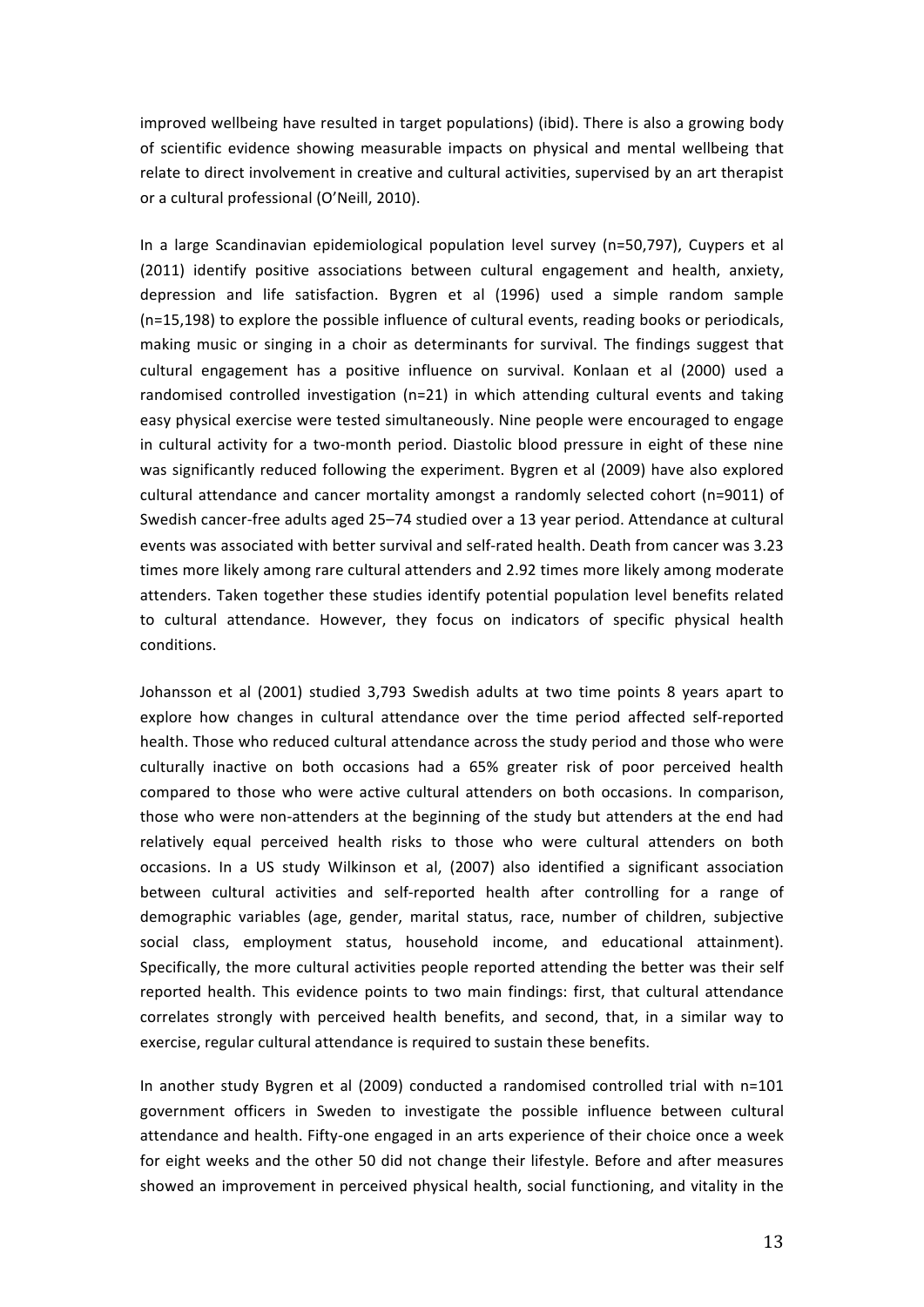intervention group and a decrease among controls. Another study conducted with London City workers (Clow and Fredhoi, 2006) explored cortisol levels and self-reported stress before and after a 30 minute lunchtime visit to an art gallery. The findings identify a rapid and substantial reduction in cortisol which would usually be expected to take about 5 hours of normal diurnal decline to achieve. The authors conclude that the gallery visit caused rapid normalisation from the consequences of high stress. Finally, evidence from an Israeli study (Jacobs *et al,* 2008) identifies that even solitary cultural engagement makes a real difference to longevity. The research found that men in their 70s who read for as little as 20 minutes a day lived longer than those who did not. The findings suggest that leisure activities devoid of social or physical benefits may nonetheless contribute to improved aging. As O'Neill (2010) argues 

The fact that purely mental events triggered by reading result in extended lifespans not only confirms that culture is a separate variable from the social, but also confirms the link between mental wellbeing, engagement in culture and physical wellbeing (p. 24).

He draws attention to less intensive cultural activity and briefer cultural experiences, asking if these might also have benefits to health and wellbeing that might be scaled to create population level effects.

Taken together the evidence suggests that people who participate in culture and sport are more likely to report good health, to be satisfied with their lives and to live longer than those who don't. Overall those who have participated in cultural activity in the last 12 months are 38% more likely to report good health than those who do not (Wigan and Leigh Metropolitan Borough Council 2013).

# **Accounting for the Effects of Culture on Health**

Most health services including health trainers operate on the basis of rationalist models of agency. These service models presuppose a unitary self that chooses, acts and judges in its own interests (Froggett, 2002). These assumptions support recent policies of personalisation which see service users as having considerable insight into their current situations and being best placed to identify the interventions most likely to improve things for them. However, as Hoggett (2000) observes, one problem with rationalist models of agency is that they

...simply cannot comprehend how the subject gets stuck, ... procrastinates, ... acts in ways which are destructive to its own interests ... and engages earnestly in projects for reasons which it entirely misunderstands (Hoggett, 2000, pp. 172)

It is likely that in common with the general population, those who access the Health Trainer Services do not always have insight into their situations and do not always act rationally in their own self interest, even when they have been exposed to persuasive, well-delivered and evidence based advice and guidance about the potential harms of some behaviours and the potential benefits of others (Roy, 2012).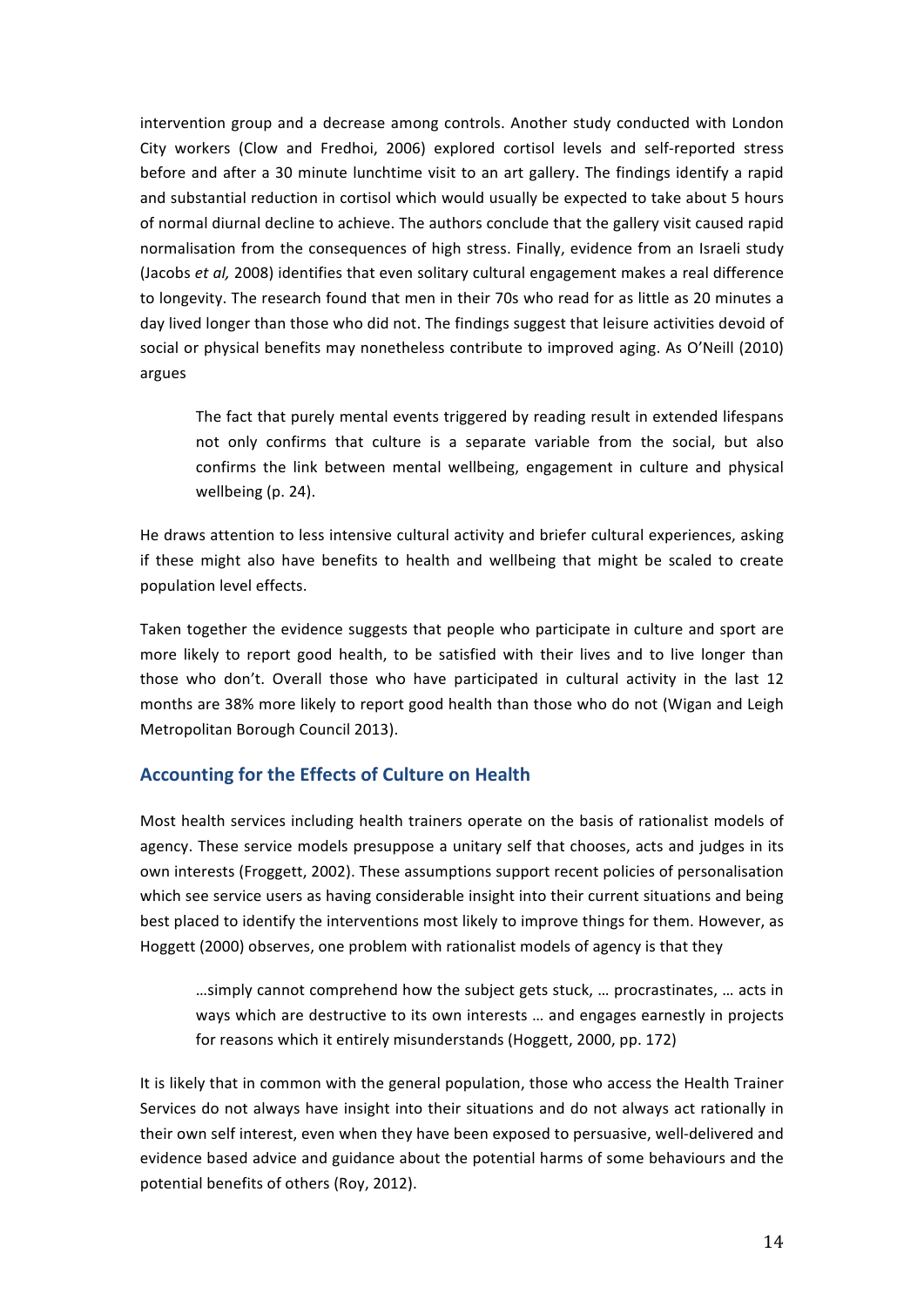A previous study centred in Manchester (Froggett et al 2011a) conducted detailed ethnographic observations and interviews on art-based participation and engagement in the health related outreach projects of six North West regional Museums. Although these projects were intensive and designed for specific groups, they offered insight into the nature of culture specific health effects. It was concluded that cultural engagement offered the possibility of finding new ways to think and talk about experience, including its nonpurposive, emotional and apparently irrational dimensions. Rather than assuming a rational subject whose motivations and behaviours are transparent to him or herself, immersion in culture, and the use of cultural objects, extends the capacity for symbolisation and hence communication of that which is paradoxical, ambiguous, contradictory and difficult to express. Furthermore, by providing access to objects and processes with which people make strong *affective and aesthetic* connections the vitality of experience and communication is enhanced, conferring a sense of authenticity and potentially voice. This point emerged strongly in other work (see also, Froggett, et al 2011b) which demonstrated that arts participation helps people to create an embodied, sensuous connection to the world that can be shared and acted upon.

Although the conclusions of these reports related to projects targeted at particular groups, there is no reason in principle why over time similar effects could not be achieved through cultural attendance, and for similar reasons – indeed the case study vignettes included in this report show that they can. Froggett et al (2011a) concluded while the small intensive projects they studied had achieved striking results for participants, the level of resource required would be unlikely to make such initiatives viable in times of austerity. They recommended that a cost effective option would be for some of the cultural engagement skills of cultural sector staff to be embedded in health and social care services via dedicated training workshops, practice, and the appointment of cultural mentors and champions. Similar initiatives would enable Health Trainers to make best use of the cultural resources available to the people with whom they work.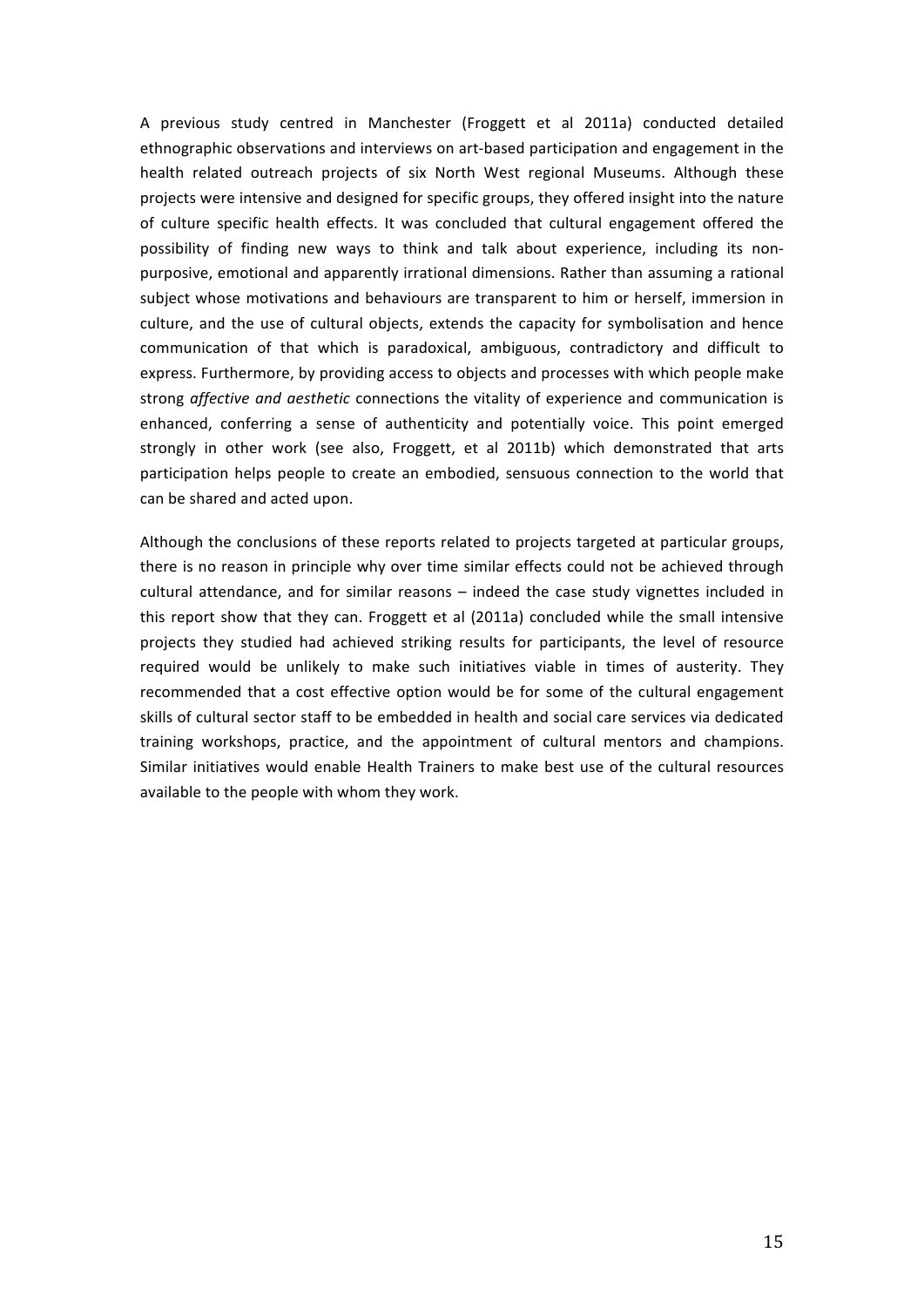# **Methodology**

# **Research aims**

- Evaluate the implementation of the Cultural Attendance and Public Mental Health pilot programme, through the partnership between the Cultural Venues, Manchester City Council's Culture Team and Public Health Manchester
- Identify current potentials of and barriers to promoting sustainable habits of cultural attendance within the Health Trainer Service
- Make recommendations for a sustainable and scalable model to support crosssectoral cultural attendance practice

# **A psychosocial approach**

We have viewed the programme through three different lenses: the macro level policy context of Manchester City Council's recommissioning of the Health and Wellbeing Services; the meso level organisational partnership and delivery of the programme; and the micro level experience of practitioners and clients (Froggett 2002). By using these different lenses we are able to show not only *how* the programme has been developed and implemented from different perspectives but *how* it has worked for practitioners and clients. Hence, the research has taken as its focal point of enquiry the interfaces between individuals, organisations and wider communities. Furthermore a micro, meso, macro analysis allows an understanding of the interaction between various components of a system and hence a realist evaluation of mechanism and context (Pawson and Tilly, 1997), rather than an exclusive focus on outcomes. This is particularly appropriate for a pilot programme where a key concern is with implementation and change as the programme embeds.

### **Data collection methods**

Repeat semi-structured interviews with Health Trainers at three different points in the programme (fourteen individuals in total). This method was used to explore individual perspectives about the programme as it developed. The interviews explored how the programme was being implemented in practice: referrals into the programme, perceptions of benefits to clients, changes in appreciation of the programme as a result of experience, as well as personal involvement with Cultural Attendance and willingness to advocate for it.

**Repeat semi-structured interviews with Venue Leads at the beginning and end of the** programme (eight individuals in total). Repeat individual interviews explored: the venues' wider social engagement strategies; their involvement in this pilot and their perspective on challenges and opportunities of the partnership with the Health Trainer Service; fit with organisational values, mission and practice, as well as the experience of the pilot programme at an early and late stage.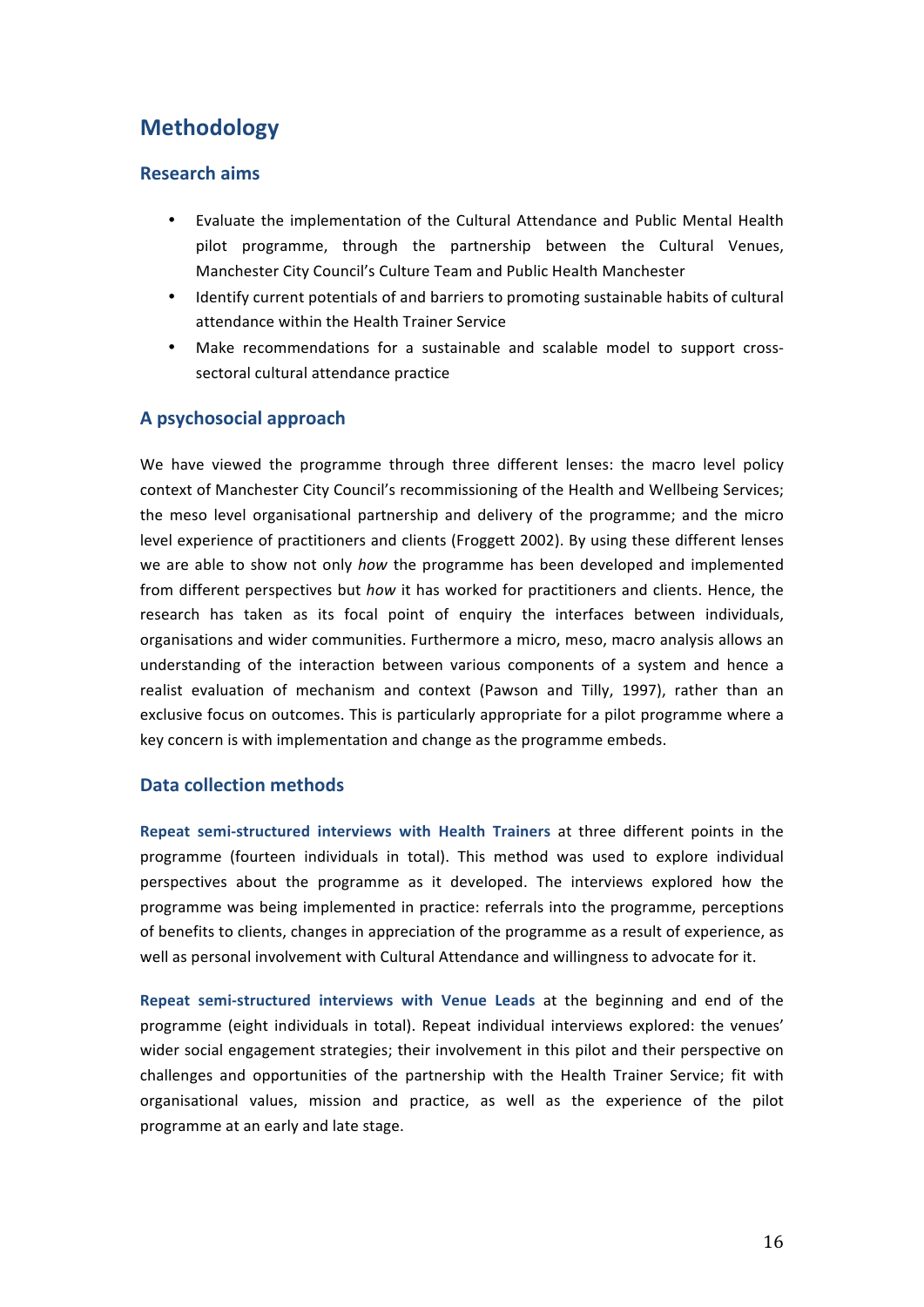**Repeat semi-structured interview with Health Trainer lead at the beginning and end of the** programme (one individual). These interviews focused on the opportunities and challenges presented by the pilot programme for the Health Trainer Service. The two interviews explored the difficulties of implementing cultural attendance at a programme level and certain tensions in relation to training, programme development and implementation, time management, and the recommissioning process.

**Observations and impromptu discussions at venues and programme meetings** which allowed us to explore the developing programme in action and how opportunities and challenges were being met as they arose.

Narrative pointed interviews with clients (five in total) were used to understand people's experience in taking up the offer of cultural attendance. They were asked to give their personal story in their own words and within their own frame of reference. In telling the story the cleints assumed responsibility for making its relevance clear and had control over the beginning, the middle and the end,

Focus group with Health Trainer Team at the end of the programme (eleven people in total). This allowed us to talk to the Health Trainer team together. The group discussion format clarified continuing differences in take up and perception of the programme within the group. Emergent propositions and recommendations were put to the group for feedback. 

Joint interview with Manchester City Council Culture Team lead and Public Health **Manchester representative** at the end of the programme (two in total). This interview was used to test out ideas and propositions about the programme with those who had commissioned it and to develop a fuller understanding of the wider recommissioning of the Health and Wellbeing services in Manchester.

### **Data Recording**

In all interviews contemporaneous notes were taken with interviewers taking care to feedback key points to participants during the discussion to ensure that they had been understood correctly. Interviews and focus groups were also recorded using a dictaphone and transcribed immediately after the interview by the researcher.

#### **Data Analysis**

A systematic qualitative thematic analysis of the interview data was undertaken by the researchers at different points in the programme. The interviews with Health Trainers, the Health Trainer Manager and the Venue Staff at the beginning of the programme helped to establish a picture of the initial take up by Health Trainers and venues and their understandings of the programme and ability to work towards achieving its objectives. The analysis of data from different sources was iteratively compared to identify convergence and divergence of perspectives and obstacles to implementation of the programme, where they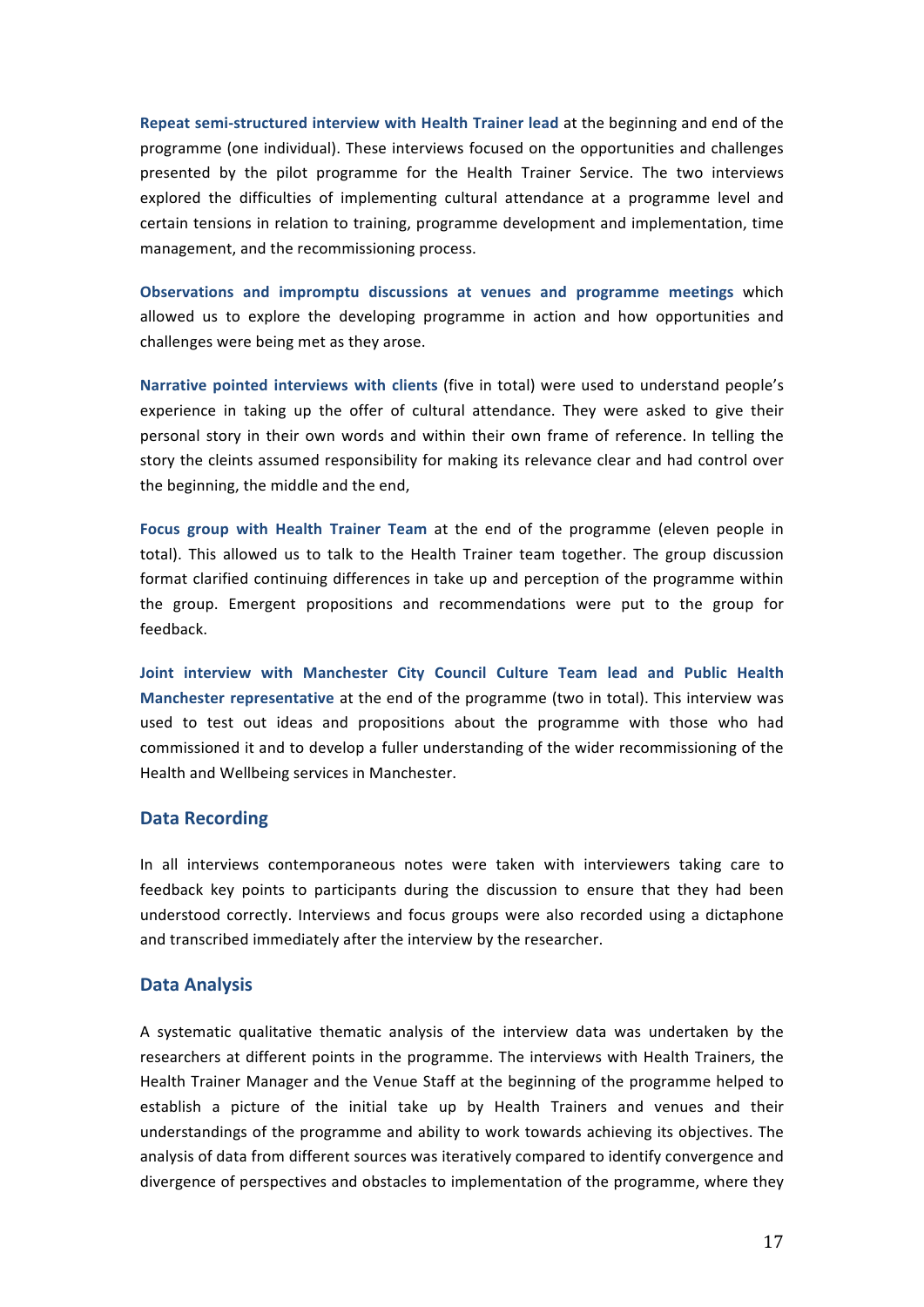occurred. This formative evaluation and emergent findings were fed back into the programme via the steering group meetings which the Health Trainer Manager attended. This approach made it possible to: (i) report on a wide range of experiences and perceptions; (ii) identify areas of consensus and divergence, and (iii) make recommendations on the way things might be altered to improve programme implementation.

# **Ethics**

The research plans and methods for this project were reviewed and approved by the University of Central Lancashire's Psychology and Social Work Research Ethics Committee. All potential participants were provided with information about the focus of the study, details of the bounds of confidentiality and information about data protection in advance of interviews. Verbal consent was taken in all cases.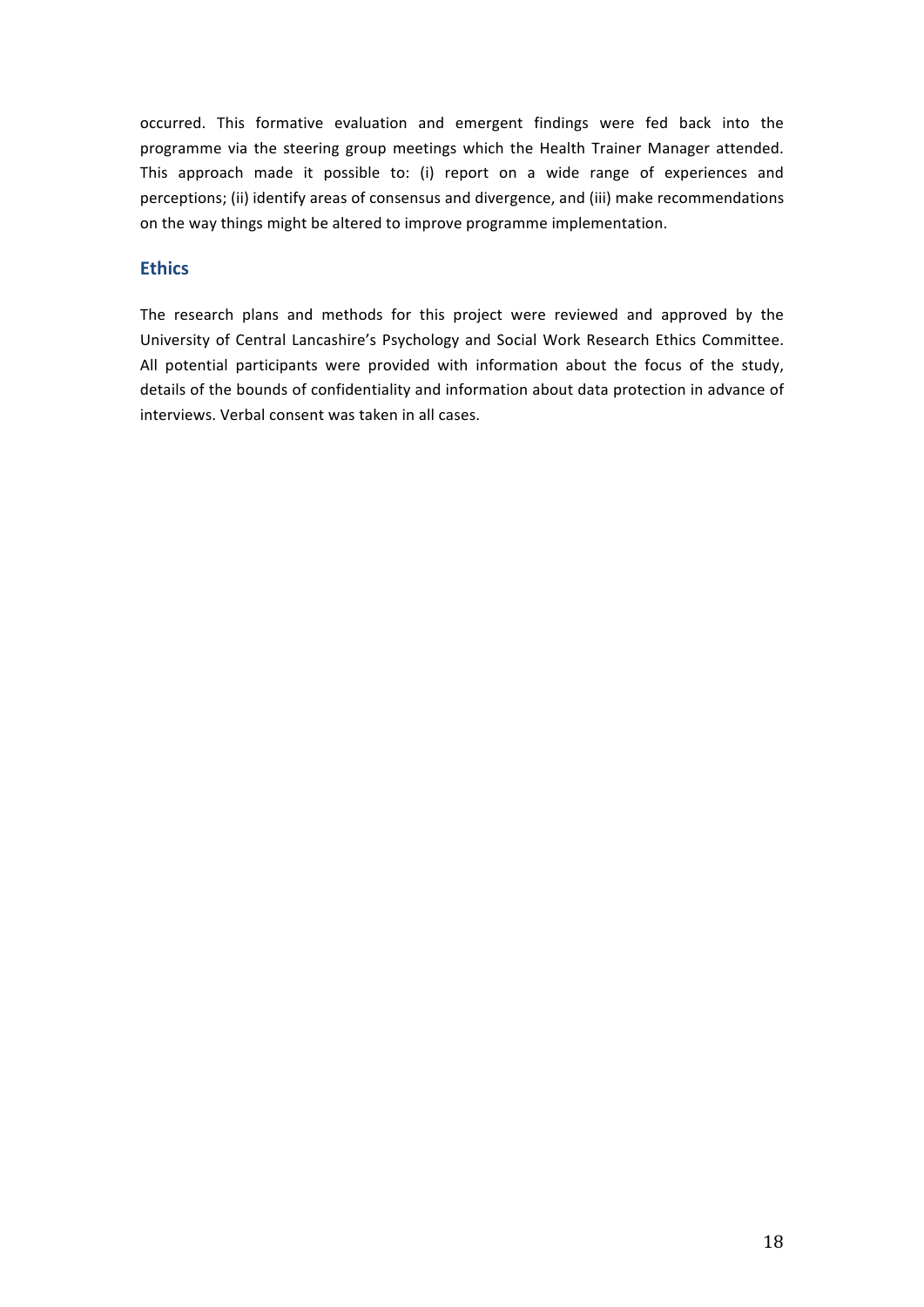# **Implementation of the Pilot Programme: Progress, Potentials and Barriers**

The findings and discussion below are drawn in summary form from the interviews, case studies and focus group, and reflect the vicissitudes of piloting the programme over the course of two years. The programme made slower progress than had been anticipated initially. Our discussion sheds some light on the reasons for this and informs our conclusions and recommendations.

# **Base-line conditions at the beginning of the pilot**

- 1. The Health Trainer Service was (and continues to be) an effective, well organised and target driven programme largely delivered by part-time workers; this put pressure on the time available for development of new areas of work and for staff meetings and training.
- 2. Health trainers welcomed the pilot with an acknowledgement that in principle it would increase the resources at their disposal, but this was new territory for them and there was little appreciation of what it would mean in practice.
- 3. Definitions of the Health Trainer role before the programme began have been included in the introduction to this report. The Manchester Health Trainers had been recruited to deliver specified tasks related to physical health. These informed their priorities in working with people who used their service, many of whom needed help with basic health conditions.
- 4. Early interviews established that the Health Trainers in Manchester were not in the main a group who had found a big value in cultural attendance in their own lives. Fourteen of the fifteen Health Trainers were asked whether they had ever visited any of the cultural venues involved in the pilot in their own time prior to the beginning of the programme. Only five of the fourteen said that they had and only two had attended more than one of the six venues. Conditions of access, cultural activities or events on offer, and booking and ticketing arrangements were largely unknown to them.

The last point is significant but unsurprising: Health Trainers are recruited from communities which are characterised by a range of demographic and socio-economic factors known to be associated with low engagement with cultural institutions, as well as with other aspects of public and civic life (2008/09 DCMS survey 2010). One of the initial challenges of the programme was therefore to inform and engage the Health Trainers themselves, so that they would be in a position to advocate cultural attendance for those people who they thought likely to benefit.

Whilst the DCMS report makes dismal reading for those with aspirations for social justice led models of cultural provision, there are two findings which have particular relevance to this study: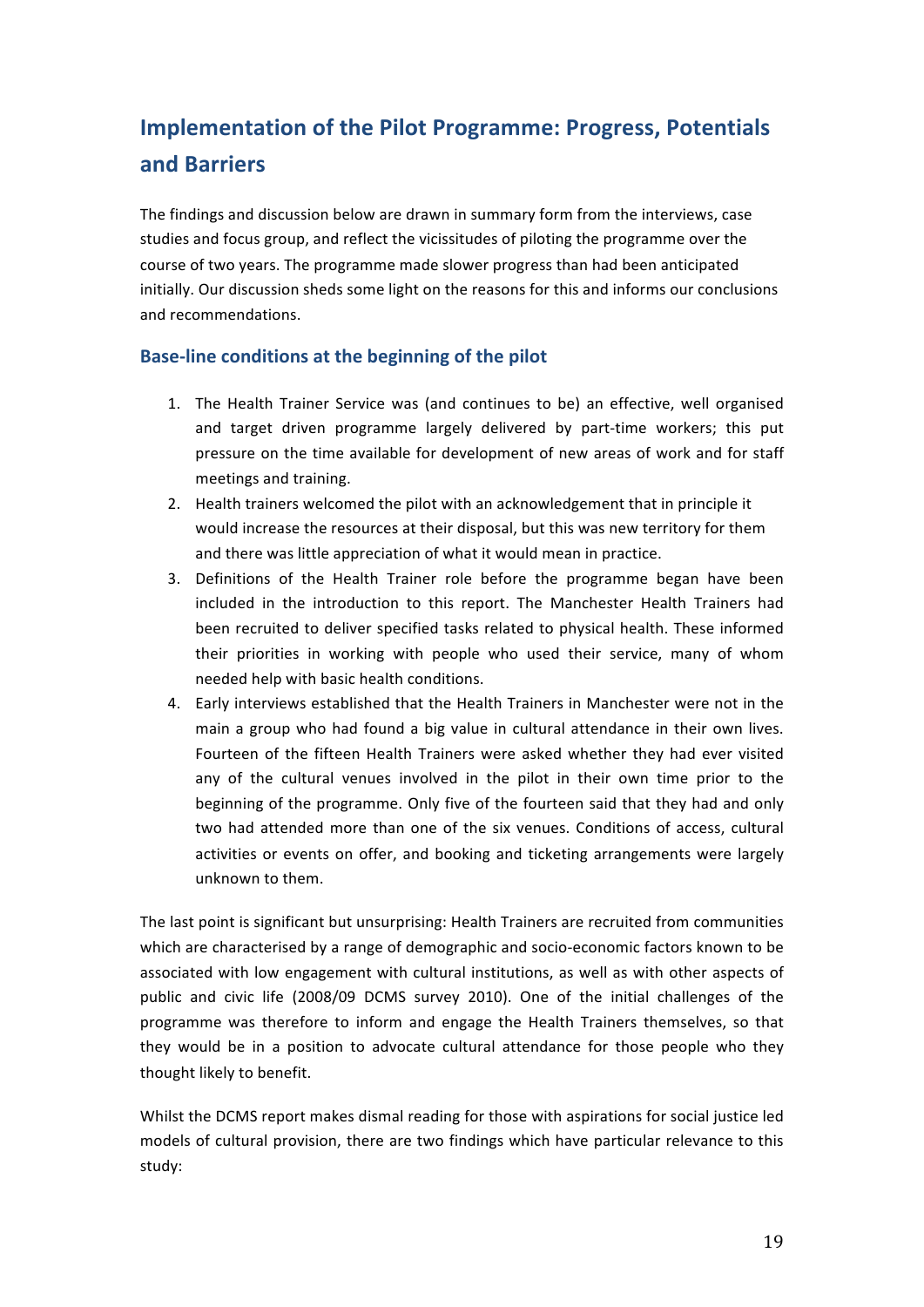- A high-quality arts experience is likely to result in increased engagement, and/or
- Increased engagement with the arts makes a high-quality experience more likely

# **Two years later**

We asked all fourteen Health Trainers whether they had visited any of the venues outside of work since the programme had begun, or referred people to them. Ten said that they had.

- Five of the eight Health Trainers who had never attended any of the venues prior to the programme had attended at least one in their own time.
- Five of fourteen Health Trainers interviewed described situations in which they have attended cultural venues with clients in the course of their work reporting clear benefits (see case vignettes below).
- Six others have promoted venues or events directly to people and reported that attendees have enjoyed the experience.

These are positive advances and at the final Health Trainer focus group, there was increased support for, and understanding of Cultural Attendance as a valuable ongoing addition to the resources Health Trainers could offer.

However, thee important reservations have been voiced:

- Health Trainers reported that many of the people they work with are bemused by the idea of cultural attendance and they are still reluctant to refer, if they perceive this to be the case
- Some Health Trainers working with ethnic minorities assume that Manchester's cultural provision is inappropriate for people from particular cultural backgrounds
- Many of the Health Trainers still had a low level of confidence about *how* best to advocate cultural attendance, how to talk about the experience in ways which might benefit clients and *how* to use the experience to promote health and wellbeing

A discussion of the reasons for the perceived benefits and continuing diffidence among Health Trainers and the people they work with follows.

### **Perceived Benefits**

I have always supported this programme because I feel it offers us a greater menu of things that we can offer to clients, and if you are taking health in its broadest sense then certainly what we do see with clients is people who are isolated, lonely and bored and not necessarily engaged (Health Trainer Manager).

This general argument is now well accepted among the majority of the Health Trainer Group and in the final focus group convened with Health Trainers only two voiced any dissent.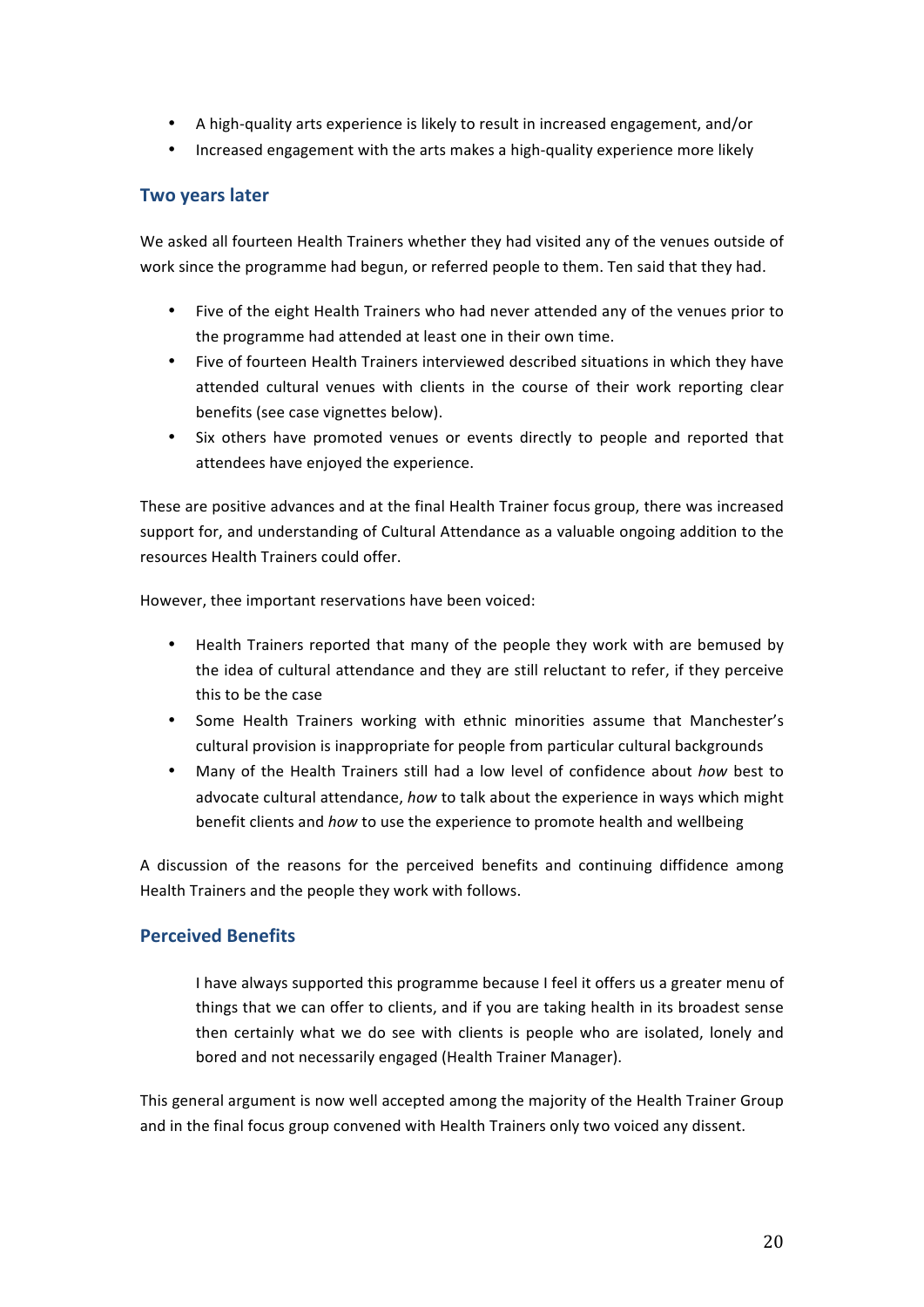- 1) The findings from this study provide support for the existing evidence base demonstrating the health benefits of cultural attendance. Manchester Health Trainers have become more familiar with and interested in this evidence through working within the pilot programme.
- 2) Reported cases of those who have used cultural attendance successfully in their work (see case studies below) have helped other Health Trainers to see it as a distinctive form of intervention, that may have particular relevance for clients with complex needs especially where mental health is at issue.
- 3) The case examples (below) demonstrate that cultural attendance is suitable for a range of people and is in line with 'personalised support' to help people make healthier choices.
- 4) Cultural attendance provides Health Trainers with a means of intervening with clients when there is a need to connect with a wider culture - perhaps because of isolation or exclusion - rather than when working on self-directed action targeted at a particular health condition.
- 5) Attending cultural venues can be seen as a natural extension of existing activities: Health Trainers are used to helping people gain confidence and overcome fears about going to new places, for example by accompanying them to sports and community venues

I take people to the gym to get them started there, to introduce them and get them through the door, so I don't see it as any different with a gallery or some other venue (Health Trainer).

Case Example: These points are illustrated by a Health Trainer who describes how and why he introduced the idea of cultural attendance to a woman in her 60s who had been referred due to mental health issues which had developed after she had been diagnosed with pancreatic cancer.

She's in her 60s and she had been referred in due to mental health issues she was having. When I met up with her, her mood was really low and she identified that as her main priority. She didn't want to go to support groups, because she really didn't want to talk about the cancer at the time, however, she was also really isolated and that seemed important too. We talked about this programme and she went to the Royal Exchange two times, sitting there with 200 other people, and really enjoyed it. (Health Trainer)

Going to the theatre had allowed this woman to take part in a cultural event without discussing her situation and allowed her access to an intervention in which she wasn't 'a client'. The Health Trainer suggested that the experience had helped her get back into her own community life afterwards. We asked him how he would have worked with this woman before the offer of cultural attendance had become available. He said 'I would have been buggered actually, because there was really nothing else for her.' The case emphasises how cultural experience can be an acceptable way to help someone with complex interconnected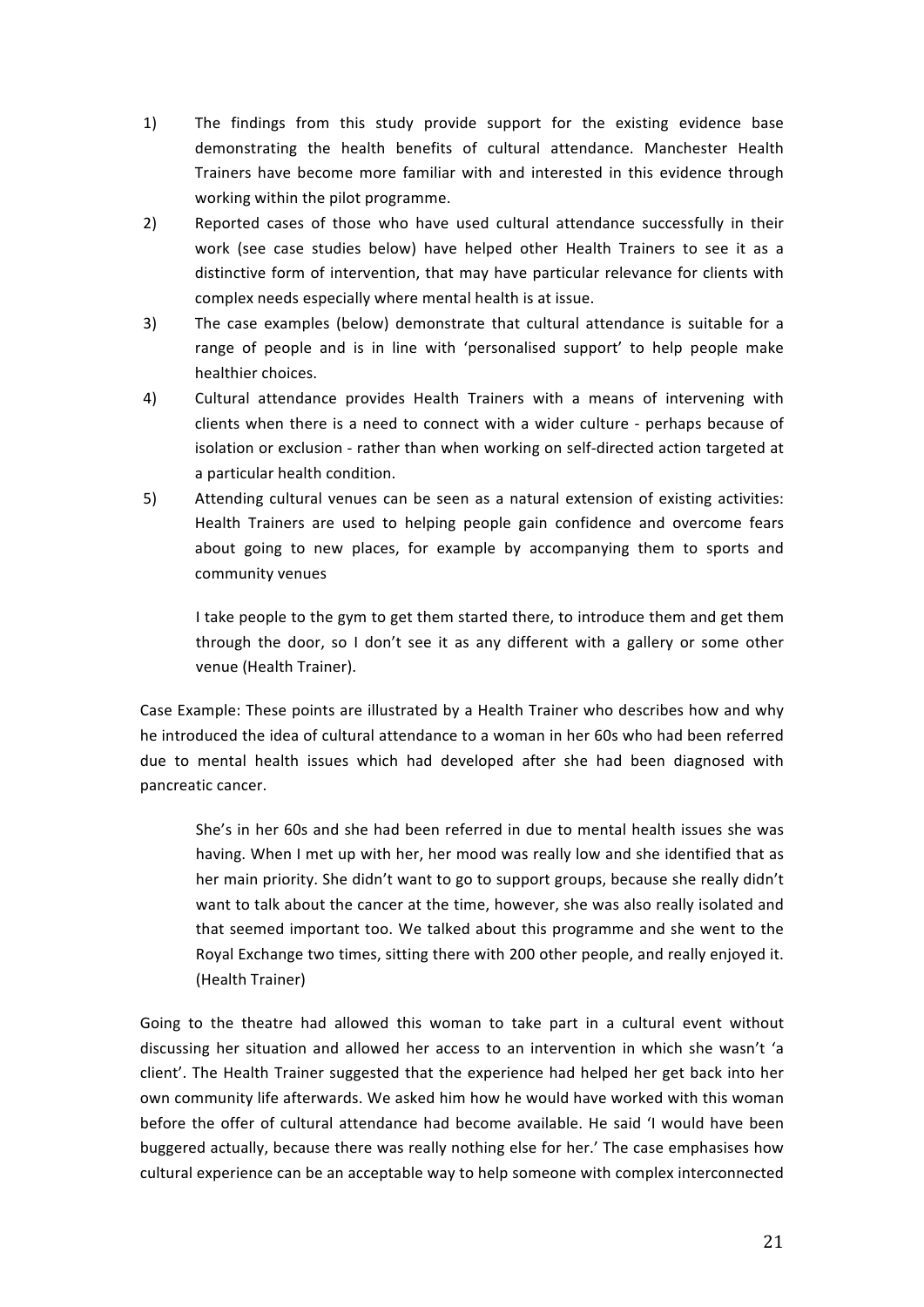health and social problems, where a direct focus on health issues is likely to be unappreciated and hence unproductive.

# **Embedding Cultural Attendance in the Health Trainer Service**

#### **Familiarisation with cultural resources and capacity building**

Early on in the pilot we identified, as a priority, the need for a process of familiarisation and capacity building for the Health Trainers to be delivered by the Culture Team at Manchester City Council in collaboration with staff at the venues. Subsequently a series of Health Trainer team meetings was held at cultural venues. Each team meeting was followed by a tour of the building and its collections and/or resources. All of the Health Trainers we spoke to had attended these meetings and most had found them interesting and useful in gaining a sense of what was on offer. This enabled them to think about which of the venues might appeal to individuals that they were working with and was a valuable first step. After these visits, one of the Health Trainers even hired a mini-bus for a group of older people from Wythenshawe to attend a performance at the Royal Exchange. However, at the end of the programme, Health Trainers described how they had left the venue visits "starry-eyed" but still without any real sense of *how* to work with clients through Cultural Attendance.

#### **Effective Preparation and training**

The notable exceptions were two Health Trainers who had attended a short induction course run by Manchester Art Gallery. These two, whose enthusiasm for the programme had increased markedly as a result, reported in the focus group that they had learnt how to relate to artworks in ways that would not previously have occurred to them.

A lot of the Health Trainers are sat in offices and doing their thing and ticking boxes. I was really impressed with the course I went to at the Manchester Art Gallery, in terms of how to use the gallery in my work. I got an email about it and I told another Health Trainer and we went together. It was three mornings at the gallery and it was brilliant. It covered things like the emotional content of a picture, how to look at a picture and different ways of discussing it with the person you are with. I found it so useful in thinking through how I might use that space in my work (Health Trainer).

The training had helped these two Health Trainers to think about the gallery both as a cultural venue and as a site for working with clients. The course had helped them to consider how they might use artworks therapeutically by asking questions which would encourage their clients to reflect, and find expression for a range of emotional responses. The course had helped the Health Trainers themselves to develop a new vocabulary, enabling them to talk about the paintings and explain their own reactions. By acquiring some of the skills of cultural facilitators in a relatively short course, they had considerably added to their repertoire in helping users of the service.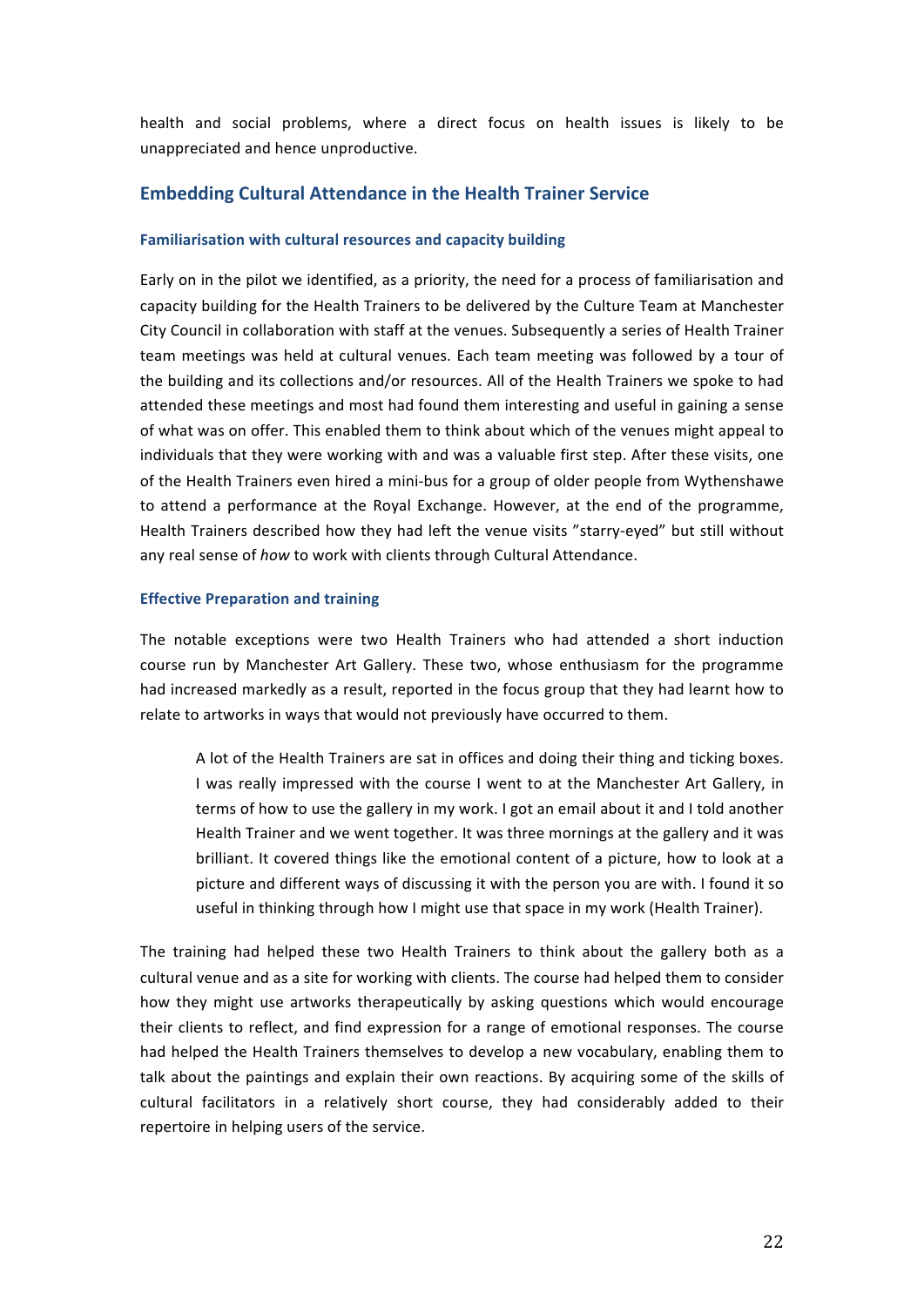The Health Trainer team agreed that workshops would need to be tailored to the specifics of the Health Trainer role and hence would be improved by consultation or co-planning with the team. Health Trainers want practice oriented training that helps them to understand what steps they might follow in working with people in the venues and to develop personally relevant strategies for making use of cultural resources.

#### **Information: vital but limited**

The Culture Team at Manchester City Council has worked hard to ensure a regular flow of information is delivered to the Health Trainers about the programme of events at each of the venues. However, there are further issues to be addressed, in terms of the accessibility of information and its limitations.

The Health Trainers do receive a great deal of information by e mail, and accessing this material relies on their clicking a link. They felt it would be more effective to receive notices direct into their mail-box. They also expressed the desire for a simple, attractive clientfriendly brochure purposely designed for the Health Trainer service, which they could give to people.

A larger issue, however, is that 'information', vital in itself, can not fulfill the same function as training in helping Health Trainers to understand and convey how cultural experience can benefit the people they work with, and to personalise and build on those benefits in their ongoing work.

#### **Parameters of the Health Trainer role**

A view shared by several Health Trainers was that they are often working with people on very basic issues to do with physical health, and hence cultural attendance can be seen as either less relevant or out of reach. This reflects the focus in the Health Trainer service on physical activity, healthy eating and obesity. They may also be deterred by the fact that when working with clients around emotional wellbeing it can be hard to identify and monitor progress.

When you are dealing with clients you ascertain what will immediately help and that is healthy eating and exercise. It's easier to get a result for the service through something else (other than cultural attendance) and we are limited in the number of sessions we can see someone. So, it's only if someone really wants this or if you have really explored all other options that this might be left as something else to stimulate them (Health Trainer).

There are also acknowledged pressures of workload and the time that can be allocated to particular individuals. These factors can deter Health Trainers from addressing mental health related problems and discourage them from time consuming visits to venues in town.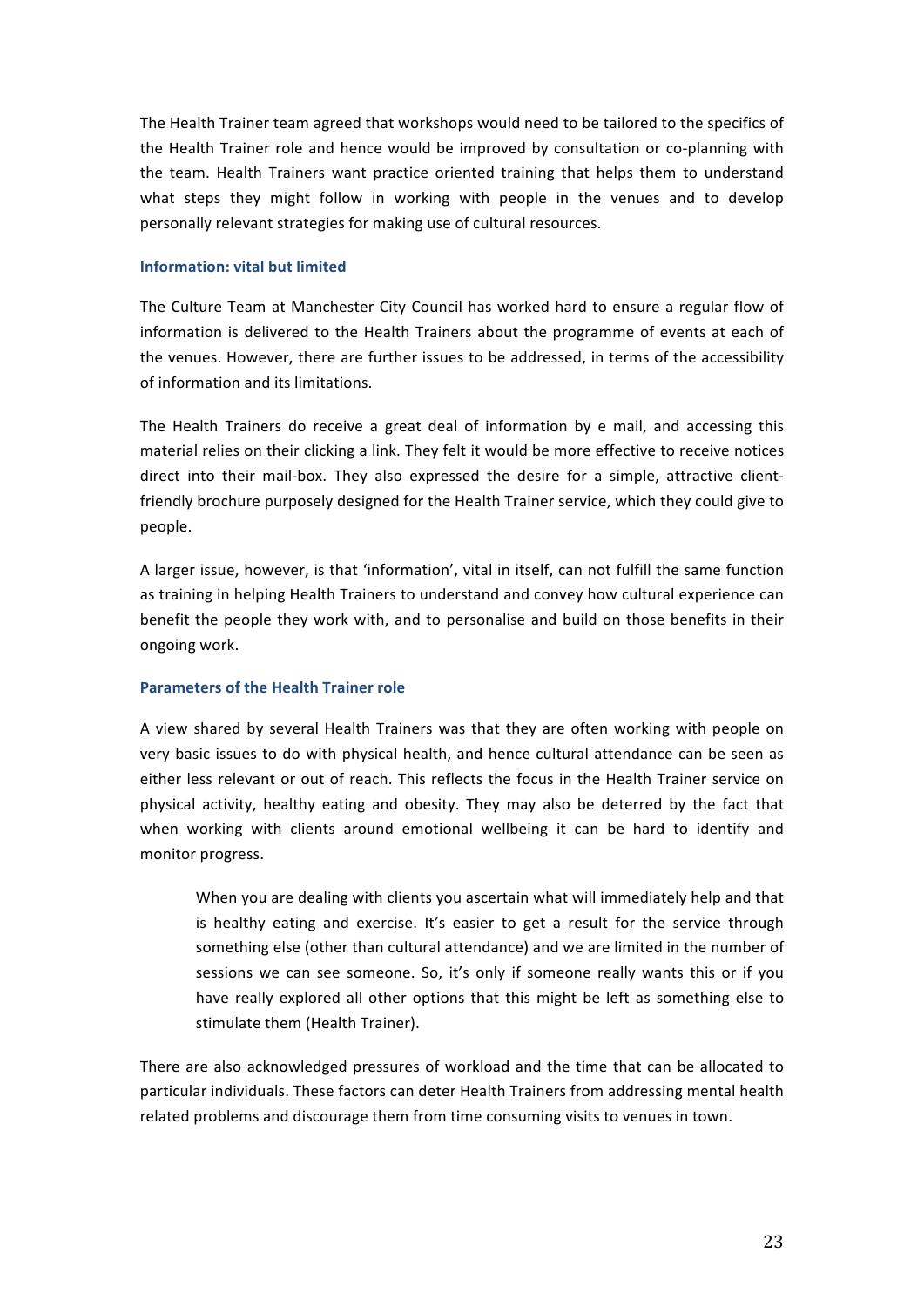I don't want to know the issues, I want to know what they want to do. If we had more time it would work better, but we are really pressured and we have targets to meet (Health Trainer).

However, despite the fact that the current service framework has been commissioned to target physical health objectives, many Health Trainers are seeing people with complex psychosocial problems. As already indicated, a wider range of resources and knowledge of how to make personalised use of them can be very helpful. Cultural resources such as the theatre or art galleries address human fears, hopes and desires and can be used to help people gain skills of self-reflection and self-expression in relation to existential issues or problems in everyday living. It is understandable that without formal therapeutic training, Health Trainers may feel reluctant to venture into such territory. However, a host of studies in arts and mental health have concluded that the arts can offer a relatively safe and accessible pathway into thinking and talking about difficult issues. Health Trainers need guidance on how this fits into their role and how cultural attendance can help and support such sensitive work.

#### **Culturally appropriate provision for ethnic minorities**

Among (very few) Health Trainers who were prepared to admit to being unconvinced of the value of the Cultural Attendance Programme, were some working with some of the city's culturally marginalised ethnic minorities. They were of the view that cultural provision in the city centre is often viewed as inappropriate by many people from black and minority ethnic communities. In a city with the cultural diversity of Manchester it is certainly the case that some cultural minorities will be less catered for than others. However, in the final focus group counter-arguments were advanced by Health Trainers themselves that this might be an overly restrictive view. The city's cultural provision is varied and attempts are regularly made to offer music, art and performance that respond to particular cultural traditions, for example a festival of North African Music, or a play with an all black cast. Access to cultural events directed at particular communities can be the threshold to a wider range of cultural opportunities. It is also the case that several of those who took up the offer of cultural attendance within the programme were women from minority ethic communities.

#### **Overcoming practical barriers**

Health Trainers themselves have tended to cite practical barriers as the main impediments to cultural attendance

Money would be the main thing, it's expensive to get into town. It costs  $£3.90$  to get there and these people are on the bread line and even once you get there the food and drinks are expensive (Health Trainer).

The majority of the venues are in the Centre of Manchester. The practicalities of travelling into town, in terms of cost and time, are a genuine barrier to attendance. Health Trainers already hold meetings with people in local libraries in order to open up access to services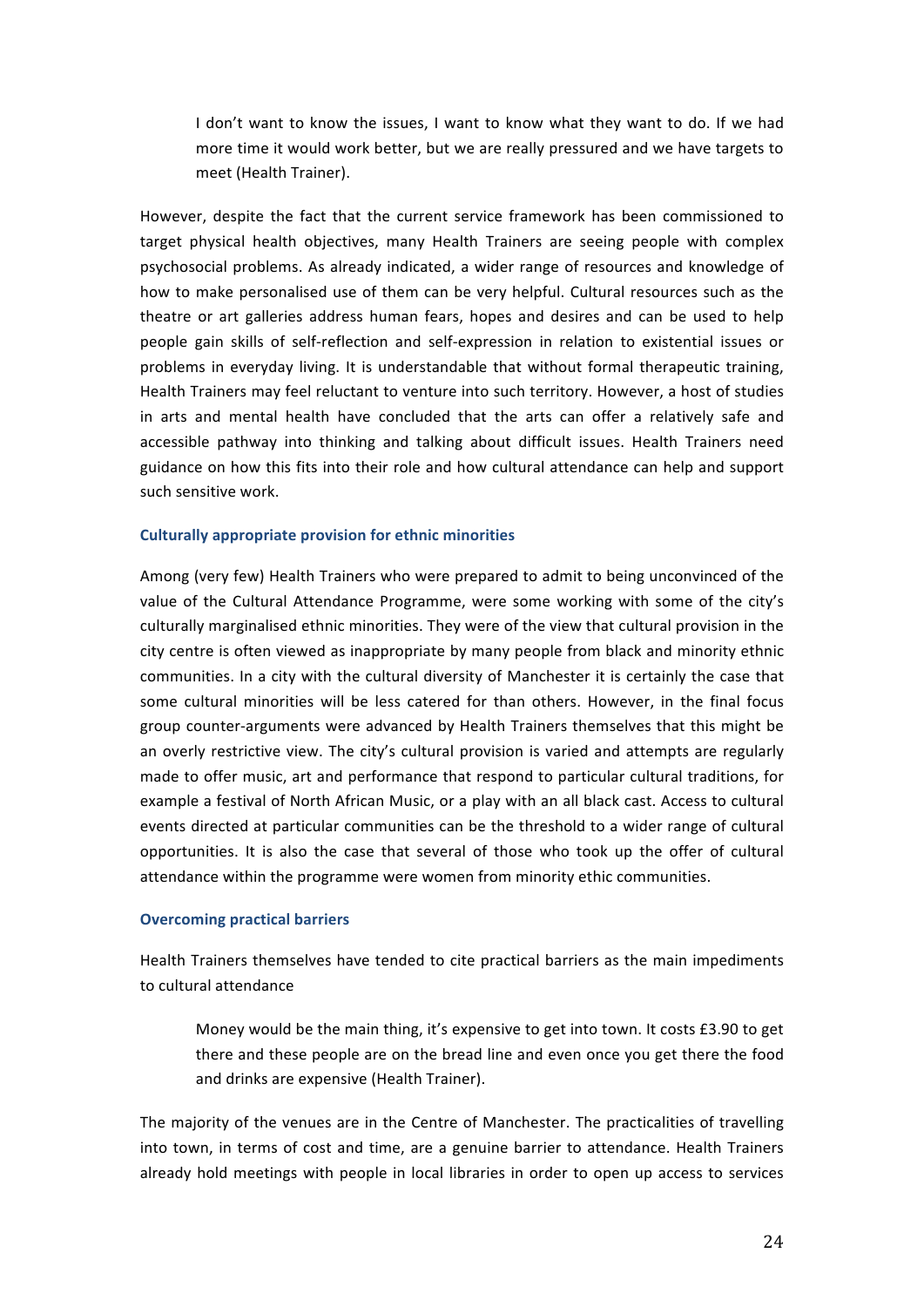and other forms of support. These venues are seen by Health Trainers as a potential local stepping stone to cultural attendance in city centre venues. Several Health Trainers suggested that it might be useful to bring exhibits, pictures, films or music into local libraries as a means of promoting what was on offer in these central city venues.

Whilst practical barriers cannot be minimised, previous qualitative research (Keaney, 2008) has found that although people often cite practical reasons for not engaging in arts and culture, psychological barriers, such as the fear of not feeling welcome or of not understanding an artwork, are the most influential factors. We inferred from our interviews that some Health Trainers who emphasise practical barriers may themselves feel diffident. Those Health Trainers who have begun to find a personal value in culture have become more positive about the programme. One described how she took her children to the Manchester Art Gallery. They enjoyed it so much that they later took friends and other people in their community on visits to the gallery. These snowball effects from familiarisation and enjoyment are exactly the sort of impact that Manchester City Council and Public Health Manchester intends to generate through the programme.

#### **Challenges for Cultural Venues**

The Royal Exchange, Manchester Art Gallery, the People's History Museum, and the Central Library see work of The Health Trainer Cultural Attendance Programme as clearly related to other strands of work they are already engaged in which seek to attract different publics. This work demonstrates the *social value* of the cultural sector and also the *social values* of the institutions taking part.

It broadens the base of people who we can work with; people who may not have the confidence to come in on their own. (Venue Lead, The Royal Exchange)

The idea is good, there is lots of evidence of attendance being a good thing for health and wellbeing, so the theory behind it is a good one. (Venue Lead, the People's History Museum)

However programmes such as this involve investment of staff time. This time needs to be justified in relation to other organisational priorities and hence it is important for venues to have a sense of whether people actually take up the offer of cultural attendance and if so to have feedback. Within the pilot this has proved difficult as there is no formal feedback mechanism. Adding to the administrative burden of Health Trainers would not be the best way to facilitate this. Making it a discussion item at periodic meetings between the venues and Health Trainers could support this exchange between the two sectors.

On the one hand you don't know if it has much impact, on the other it's not a lot of time (that we invest). It wouldn't stop us wanting to be involved but it is important to know if it works (Venue Lead, the People's History Museum)

Of more concern is the fact that not all of the venues are wholly convinced that the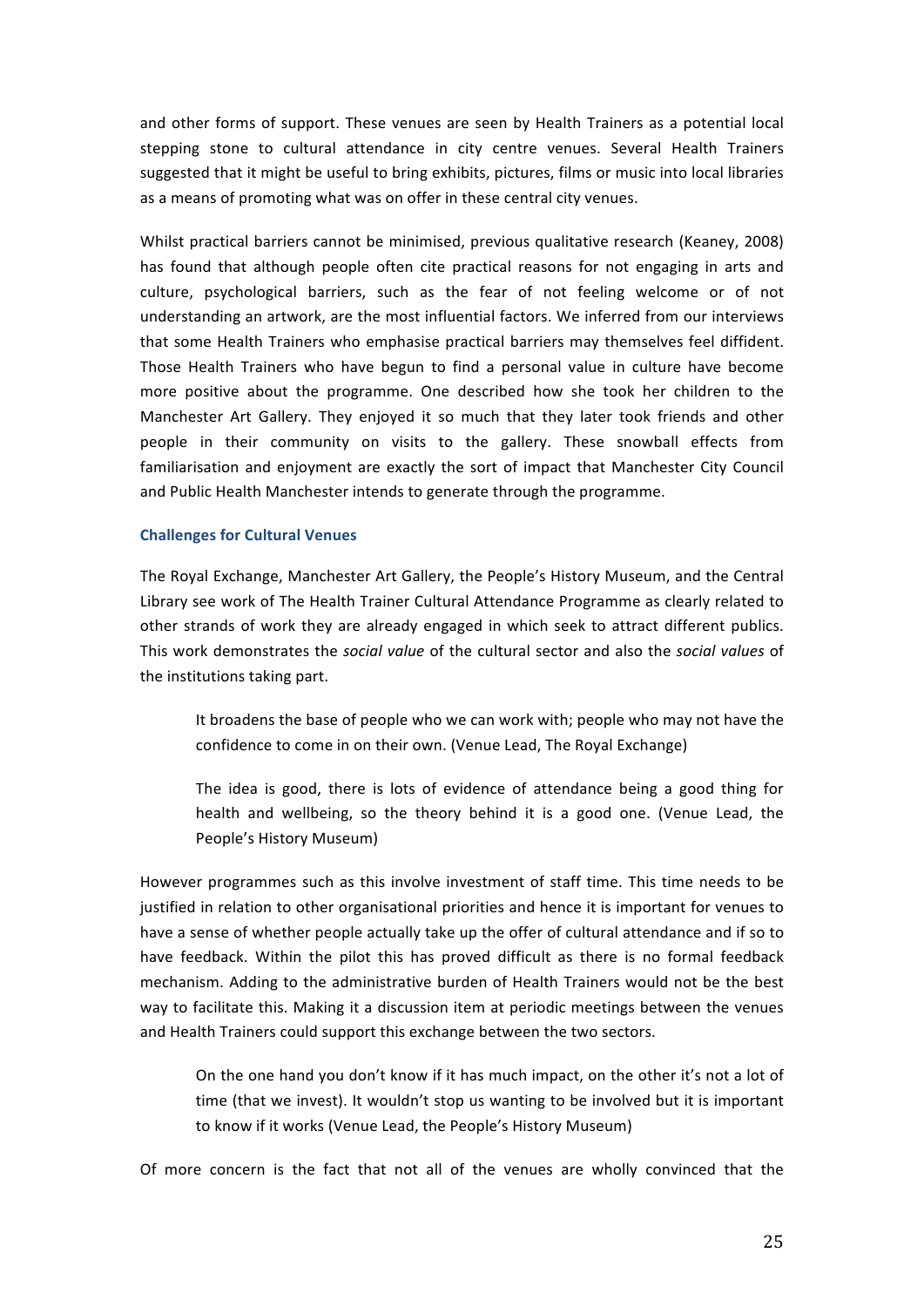investment of effort is justified. In particular, the National Cycling Centre suggested that they might be the wrong sort of venue to participate in a programme such as this and Band on the Wall, whilst broadly supportive of the programme objectives, has questioned whether working through the Health Trainers is the best way to diversify cultural attendance. The National Cycling Centre has expressed concern at the level of staffing and skills that might be required to support vulnerable people accessing the venue and also that such people might not enjoy noisy public events. This view was based on an incident in which someone referred into the National Cycling Centre had become quite agitated whilst attending a large public event and a lot of staff time had been needed to support this person - an unwelcome distraction from their primary tasks. The view is understandable but appears to be out of line with Manchester City Council's intention to build a reconfigured health and wellbeing service in which health and cultural organisations are more integrated. Staff at cultural venues also need to receive adequate preparation and support as they take on unfamiliar roles. A background of working in the cultural sector is not a preparation for working with mental health related needs and behaviours.

I think we need to have a relationship with the Health Trainers directly in order to learn from each other, working with them and having a direct conversation (Venue Lead, Manchester Art Gallery)

This point has been made before in the context of the Who Cares Programme (Froggett et al 2011), where some staff at cultural venues felt completely unprepared to handle problems arising with some people who were anxious or disruptive in a public space.

Three important learning points from this pilot programme are:

- 1. To diversify the demographic profile of those using cultural venues, front of house staff must provide a friendly welcome and introduction to the resources and/or collections for those attending. This is a general requirement rather than one that is specific to this programme and is important for people with no particular vulnerabilities, as well as those who have mental health problems, physical impairments or learning disabilities.
- 2. Providing such a welcome requires sensitivity to a diversity of needs, and this in turn requires the relational skills that are developed through adequate preparation and support.
- 3. It is not possible to predict in advance what cultural events people will or will not enjoy; for example, within the pilot one Health Trainer took a group of older people from Wythenshawe to see a Harold Pinter play at the Royal Exchange. Staff within the programme and at the venue were needlessly concerned that the group might not enjoy the play and that the experience would put them off. The group were in fact animated and appreciative of the play. An older woman who had dementia was prompted to write her own ending to the play which she read to a group. The assumption that culture must be bland, easy, banal or what passes for 'popular' if people are to benefit from it, is not well supported by evidence from this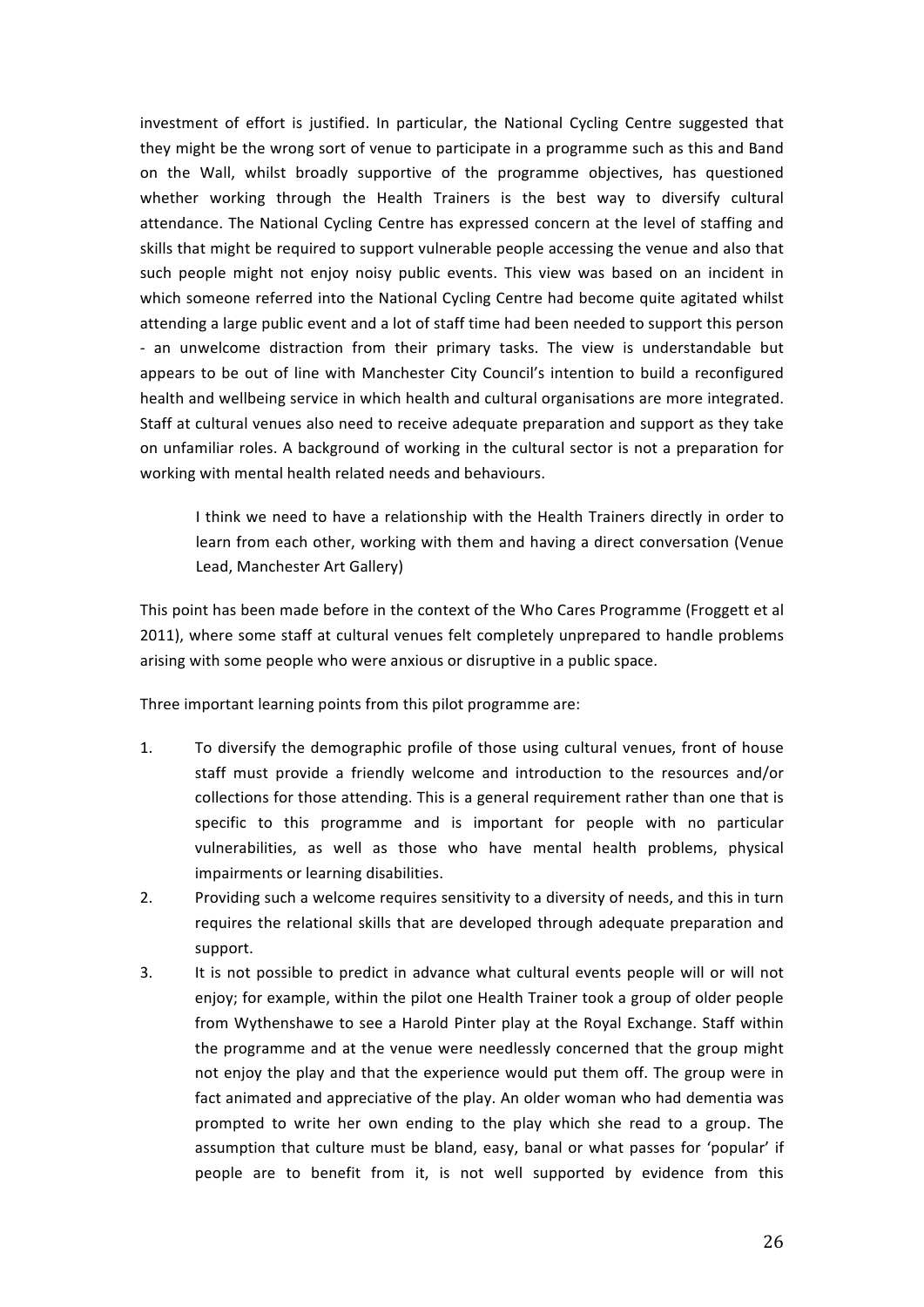programme and elsewhere (see also Froggett and Little 2012 for a discussion of provocative art in a health context).

In the next section we present five case examples, each of which describes how cultural attendance was introduced and how it proved beneficial for the individual. Each case example is followed by a description of the programme implications.

# **Case examples**

### **Case Example 1: Asha**

Asha was a woman in her 30s who moved to Manchester only a couple of years ago with her husband's job. Shortly afterwards she had a new son and after the birth, she developed postnatal depression and put on weight. It was her weight that originally led to a referral to the Health Trainers from her GP.

I guess I had postnatal depression and my weight was an issue and essentially it did not feel as if I had caught up with my life if you understand me.

The Health Trainer discussed her interests with her and mentioned some toddler and family events being run at the Manchester Art Gallery. Asha described how attending the events at the gallery had been quite a different experience from going to the playgroups in her local area. Here she emphasises that there is something distinctive about cultural attendance.

And my son came and we had a great time. ... For me it was really nice, it was something you were wanting to do and just not doing. Taking him into the gallery at such a young age, to go to the gallery with him, this was my avenue to explore other things.

Asha describes how there is something unexpected about the experience of going to this group, which is not quite an art group, not quite a play group. This appears to have opened up a 'paradoxical space', co-created among the participants. Through it Asha has found a new way of relating to her son and a new way of reflecting on her own life. She has rediscovered a sense of her own agency. The interaction between the group's design and location, and the activities and relationships of those within it, have helped Asha begin a process of personal change.

I absolutely loved the idea that a young artist was working with a group to introduce the gallery to young children. He [my son] was covered in paint and it's free and he loves it. ... When I see him enjoying himself then I am enjoying myself. The pleasure of seeing my son enjoy it made me feel better. The sessions are very interactive. I find that I am getting involved [with other groups] and I have made some friends. ... I am happy! I am back to my old self. I was going through that blip and nothing else was getting me there. You wanted to go and it's someone [the Health Trainer] you don't know and you needed a couple of pushes and a bit of encouragement.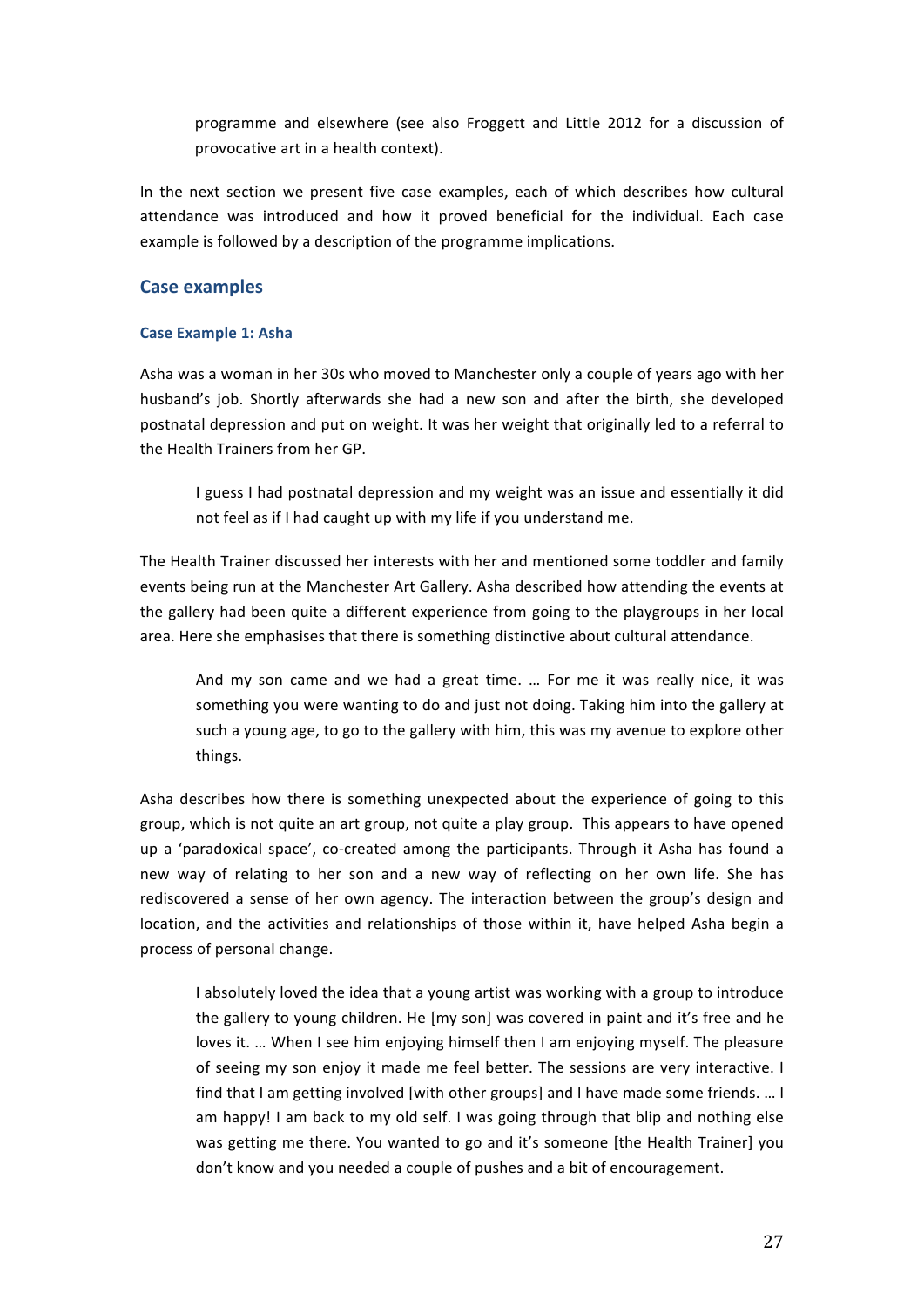Asha emphasises the value of the nudge she received from the Health Trainer. Depressed at home, Asha had found it difficult to play with her son which made her feel worse about herself and her weight. At local playgroups, where the children played with each other and the adults talked, she felt disconnected from her son and unable to enjoy being with the adults. The space at the gallery was one in which she could relax, play and have fun with her son, and then begin to approach her weight problems in her own way.

My weight has been an issue and it's one of the things I was getting down about and this has made me more active and got my own self back. Now I am mentally feeling better ... the way it has been treated is better. Now I am feeling better I can really do something. 

#### Implications:

- Asha's case reflects the importance of Health Trainers providing information and encouragement in enabling people to try out new activities. Becoming involved in something unfamiliar requires the development of confidence.
- Once initial diffidence is overcome the benefits of discovery, friendships and social connections reinforce confidence in a virtuous circle.
- This can help relationships and strengthen the motivation and ability to address physical health problems, which are often the presenting problem but are intertwined with psychosocial issues in complex ways.
- Close family and parenting relationships may be the first to benefit and they make an immediate and dramatic difference to the wellbeing of the whole family.

#### **Case Example 2: Jenny**

Jenny has had a long history of alcohol and cannabis misuse. In 2013 she had been in hospital for a brain operation and at the time of being discharged had seen a leaflet about the Health Trainer Service. She described working with her Health Trainer over a period of weeks and being introduced to the idea of a trip to the art gallery.

I just thought it was something to do with Christmas coming up. I wasn't sure why we were going out, I was emotionally upset at the time and I just thought it was a trip to cheer me up, sort of an act of friendship, you know what I mean. ...

Jenny had never been to the Manchester Art Gallery before, and describes being overwhelmed by the size of the building and the collection. The only cultural institution she had ever been to was the Manchester Museum which she visited on a school trip as a child. She recalls seeing the Do-Do bird and other animals in Victorian wooden glass cages.

And to be in the art gallery and to actually see the paintings in the flesh was quite amazing. I was a bit agog! ... I thought, how talented these people are and the skill they have, and I wanted to touch it. ...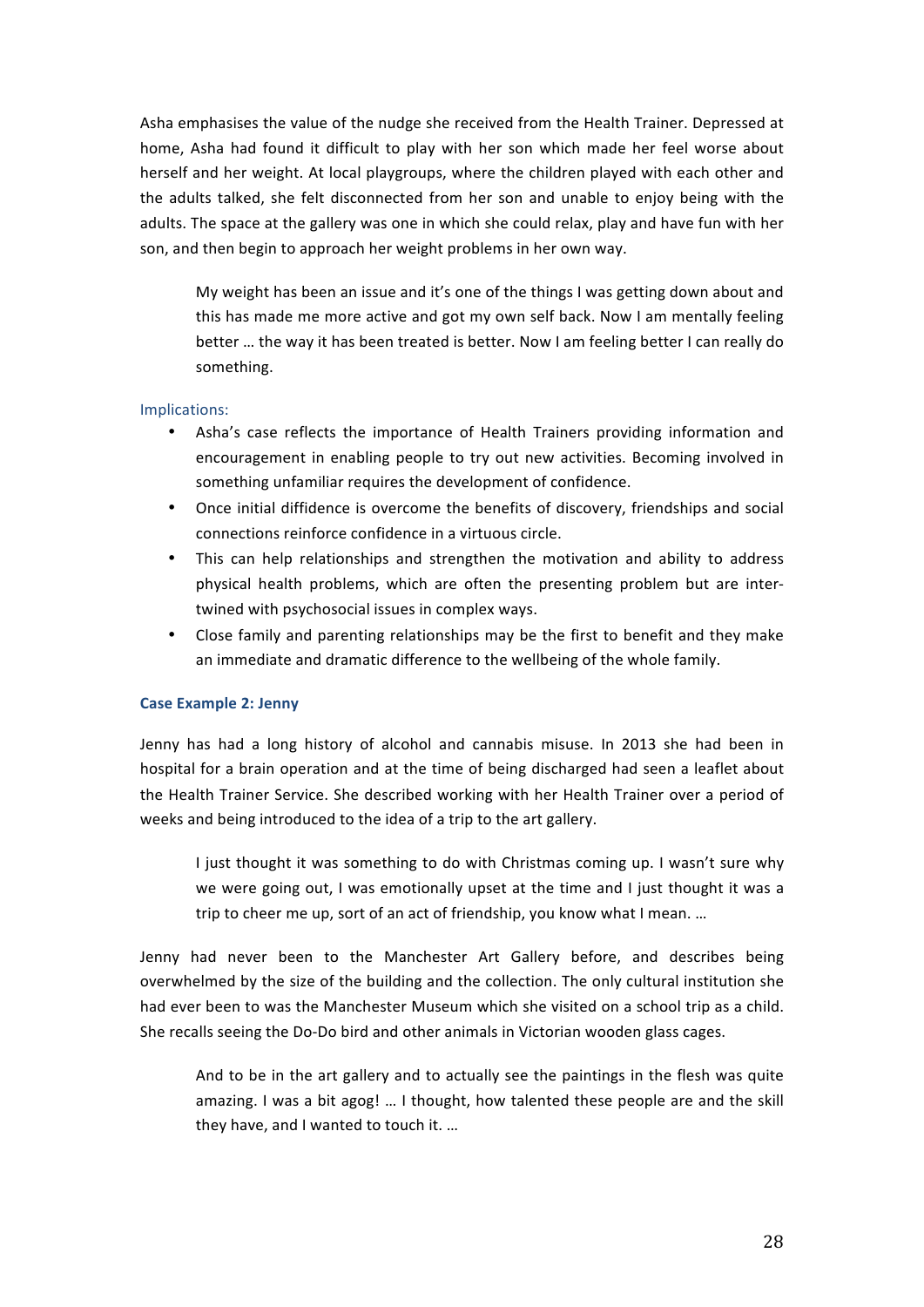Jenny was initially subdued in the interview but became animated when she discussed the collections she had seen. The trip to the gallery had offered an unexpected opportunity to reconnect with parts of her life experience that she felt she had lost touch with. She had been a machinist in her younger years and was really drawn to some very large tapestries, finding an interest in detailed technical descriptions of how particular designs had been realised. She was enlivened by World War Two exhibits which included a juke box of mill sounds triggering quite emotional memories of her family.

My dad was in the home guard and me mam was a 'clippy' on the trams in them days. On a Saturday night she would stop the tram and take in fish and chips for all the kids. It's brought a lot of memories back cause your parents never talked to you in them days and now you regret not knowing about their lives. And me older brothers have gone and you see you can't get it back. More or less the only story I heard about me Dad was him stood on top of the Bradford gas works in the blitz. I would like to have heard a few more stories. Yes, I'd like to go again.

### Implications:

- Museum collections can provide a complex stimulus which enables people to reconnect with submerged personal and family histories.
- The objects and processes within such collections can evoke personal skills and capacities which individuals have lost touch with.
- Cultural objects are evocative and can help people to begin the process of elaborating or rediscovering a sense of self.

#### **Case Example 3: Barbara**

Barbara is in her late 50's. She has cerebral palsy and also high blood pressure, diabetes and severe bowel problems. She had seen a dietician due to weight gain and after a short intervention had been referred to the Health Trainers. Barbara is an unpaid carer for her mother who is 87 years old, has dementia and is fearful of being left on her own. Her mother has had two heart attacks and a big stroke in the last two years and also has vascular dementia. The Health Trainer felt that the theatre might offer Barbara and her mother a trip out for something other than a health appointment.

[My Health Trainer] was mentioning this new pilot scheme had come out for theatre trips. So we went to the Royal Exchange to see a play and it was a comedy and me Mum enjoyed it, and I enjoyed it, and I think it was good for us because in a way we are on tramlines... we can't go anywhere and we have to keep things very local and very safe sometimes.

Barbara paints a picture of a life sustained by and grounded in the rhythm of caring responsibilities, care appointments, health appointments and services – all of which provide the basics for survival. Without this support Barbara says she "would go under", but she also describes how the nature of the support imposes its own burdens.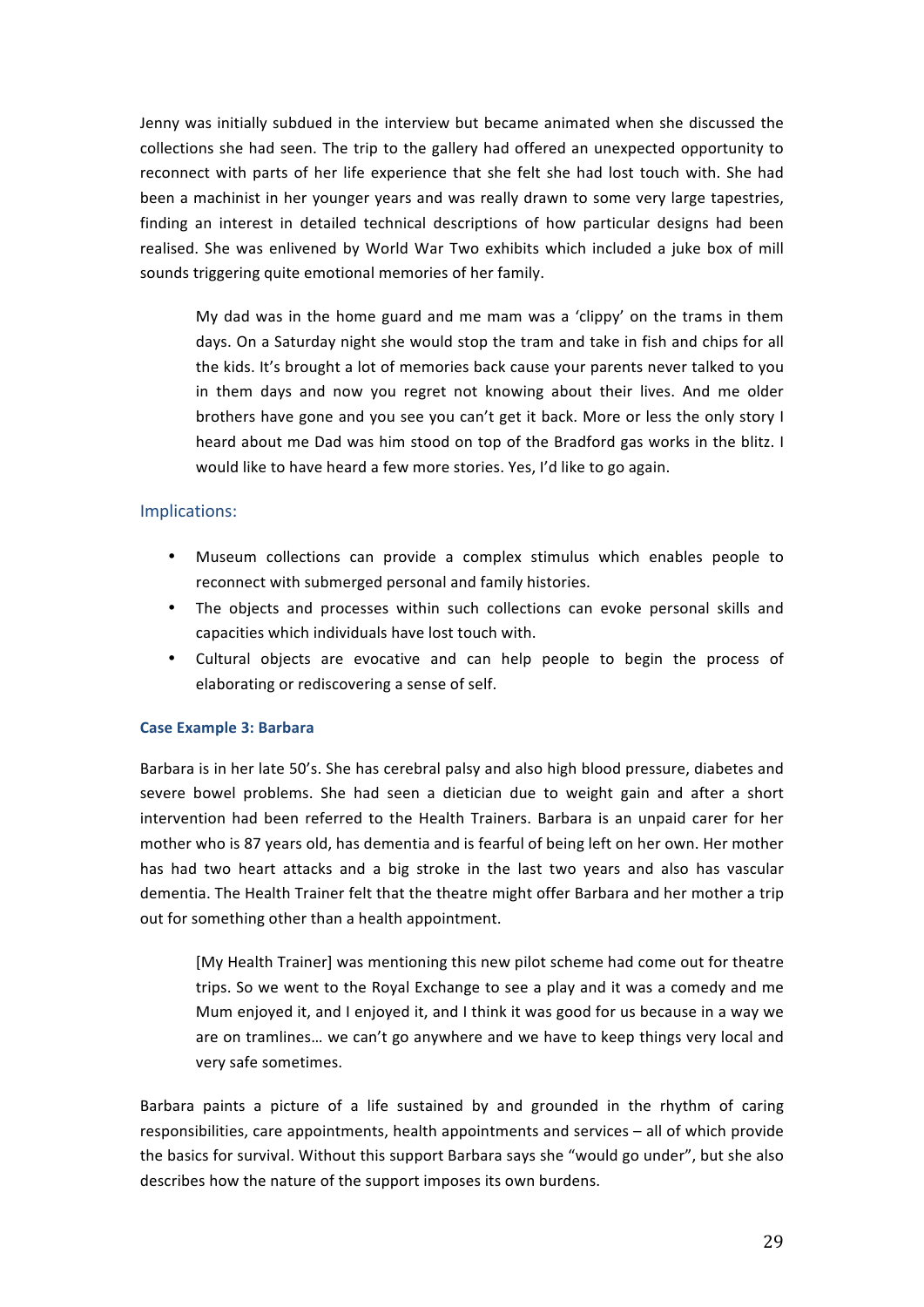With the situation of me Mum being like she is, you do need little breaks, you do need little times when you can unwind and I don't think that is recognised too much, because as much as me Mum has got a care plan in terms of coming in the morning and helping her get dressed and with her personal care and coming in at the end of the day, it can be like Euston Station round here and we have a lot of hospital appointments to fit in and that's our life really. It's nice to have the opportunity to do something social for a change.

The programme has opened up an opportunity that Barbara says would not have been possible otherwise. It offered a little bit of normality and as Barbara said "it's nice to feel like everyone else for a change". When asked to describe what might be required to make more regular trips to the theatre, Barbara described how she had the capacity to book the trip herself, but that the main issues were the need for shadowing support and help with transport. 

### Implications:

- For people with complex health problems and caring responsibilities access to something enjoyable and entertaining that would normally be out of reach, is a refreshing diversion.
- Enjoying something in a collective or social setting can be 'normalising', making people who are isolated by illness feel part of a wider community.
- A cultural experience widens horizons beyond personal problems, giving people something to talk about with others.

#### **Case Example 4: Hazel**

Hazel has a degenerative condition and attends a day centre in her local area. Her key worker had talked to her about losing weight and had made a referral into the Health Trainer Service. During the first appointment the Health Trainer had undertaken an initial assessment and had explained how the service worked and Hazel had set a specific goal. The offer of Cultural Attendance was also explained to her.

It was nice for me in my situation, lots of people do things for me, and it was nice for me to say to a friend, "would you like to come to the theatre with me?" ... We were talking and it must have been about seven vears since I have been out. I sometimes go to people's houses, but mainly just family. It felt really good going to the desk and saving "there are some tickets booked in my name".

The Royal Exchange staff had been aware of the programme and had provided appropriate support and information. Her Health Trainer had called the booking office to discuss Hazel's needs as a wheelchair user and the person at the booking office had been able to advise on access to the building. The Health Trainer and had given the relevant account number in order to book the tickets.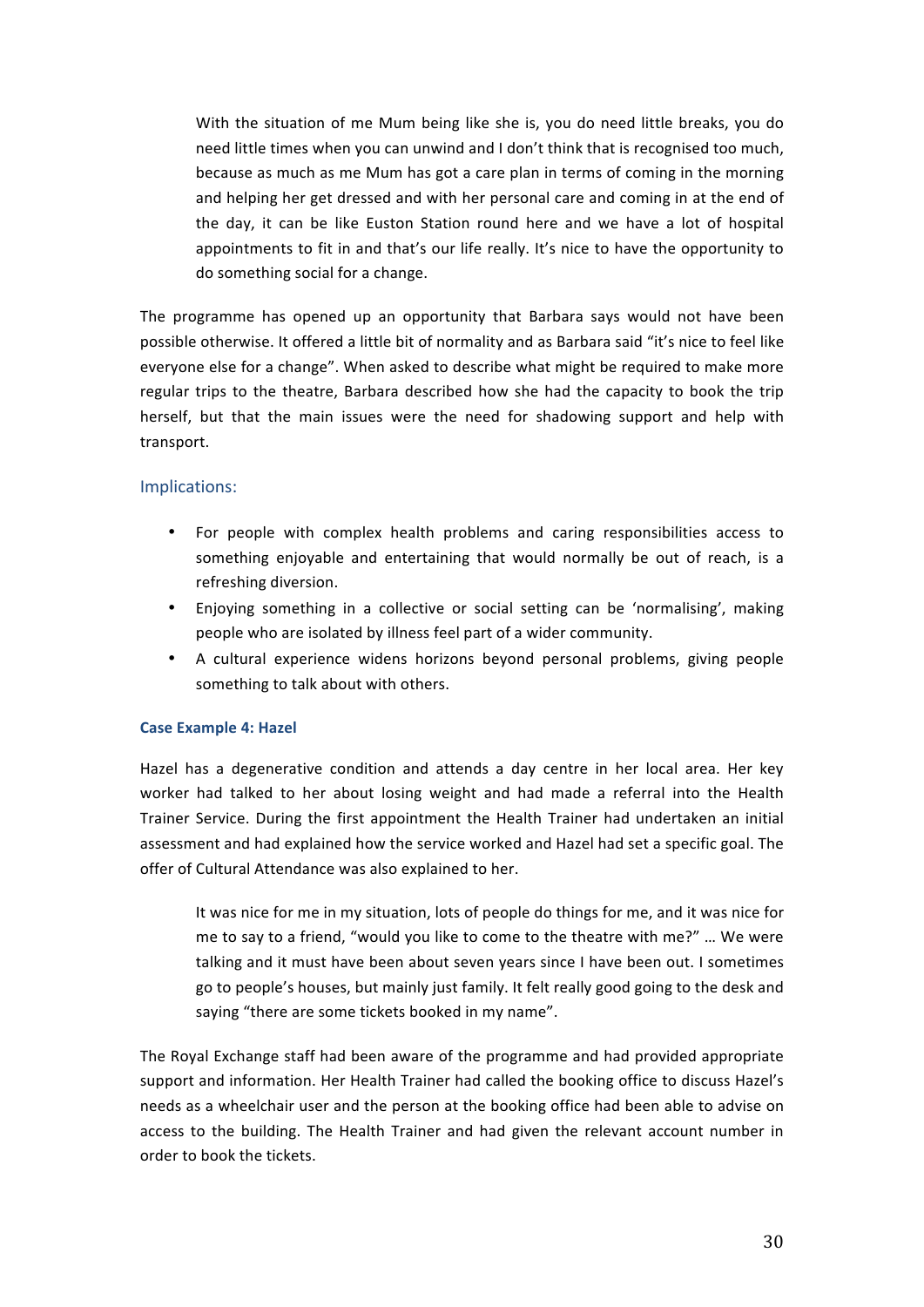Hazel used her individual budget to pay her Personal Assistant who drove her to the theatre and was there to pick her up at the end. This was necessary because Hazel has an oxygen cylinder on her chair and also needs a banana board to get in and out of vehicles.

Hazel went onto explain what the trip meant to her and how it affected her sense of self:

I thought it would be really nice to do something like that. It brought back memories for me of times when I was in a choir as a little girl which was really good ... I have always liked drama and we used to do drama here [at the day centre] although recently it's been stopped by the powers that be because it's all this 'return to work'. ... It was really nice, I do feel differently, but I can't explain in what sort of way, but you see things differently, I feel that there is something there that I have harnessed, but I am not sure what to do with it yet. ... But I feel I can choose to operate a little differently round here.

# Implications:

- For people who are confined by health related disabilities a trip to a cultural venue can be positively liberating, setting in motion more profound changes such as a sense of empowerment and renewed personal agency.
- Such benefits depend on good information, and on practical travel and access being foreseen and planned.

### **Case Example 5: Beja**

Beja had originally been referred for counselling by her GP. Her GP had made a referral to the Health Trainer Service. She said this was "a surprise" to her because she didn't think she needed it. The Health Trainer had introduced the idea of attending one of the cultural venues in Manchester and they decided together to make a trip to the Manchester Art Gallery. They met in Piccadilly and walked to the gallery together. They visited the First Cut exhibition, which included the work of 31 international artists who cut, sculpt and manipulate paper.

The exhibition ... was about paper cutting and through the cutting they have these different aspects of design and shape and it was amazing. It was brilliant to see how paper cutting could have so many arts in it and also to see how it could be done in so many different ways. And I emailed my Health Trainer about the experience and I said "it was brilliant, I really enjoyed it".

Beja was asked to reflect on how the trip to the gallery might have helped her with her health issues. She described how much of the work that she did with the Health Trainer was focused on precise objectives around diet. For Beja, this work was too deficit-focused and she resented being made to feel like a client. In contrast, the trip to the gallery made her feel more like an active subject.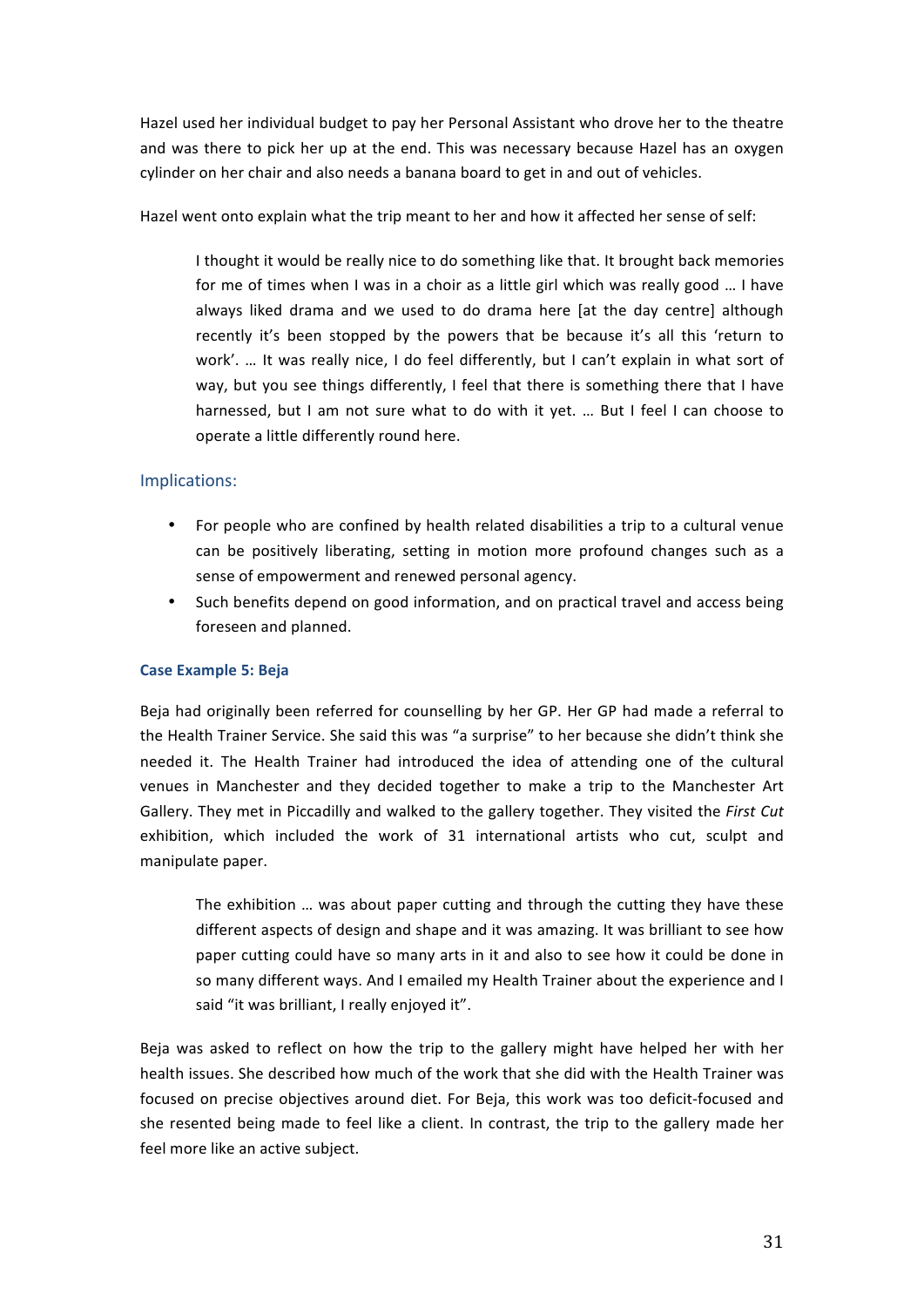I liked going to the art gallery because we were talking, like people, it wasn't - "have you done this and have you done that", do you see what I mean. ... I think what's interesting about going to the gallery is that it engages your brain, but your mind is focusing on the artwork rather than anything else, you know, rather than any problem you might have ...

She had also been pleasantly surprised how much she had enjoyed the experience despite her lack of knowledge of the subject.

I don't really know very much about art and I am probably learning quite a lot actually. But I realise that you don't actually have to know a lot about the background to enjoy it. ... So, I saw these tiny minute little paper scissors and it was in a frame and it wasn't 3D and to cut that tiny little pair of scissors I thought it was brilliant.

### Implications:

Some people are understandably resistant to a client status, and focusing exclusively on health related problems and targets is likely to reinforce this. Cultural attendance has the benefit of engaging people's intellectual and aesthetic capacities and their ability to learn new things

### **Building on successes**

The cases demonstrate clearly that for many clients the possibility of cultural attendance depends on the availability of good information, support and encouragement from Health Trainers; practical and affordable travel arrangements; and clarity about access issues. Developing a habit of cultural attendance involves engaging with something unfamiliar and development of confidence. It is therefore important that Health Trainers understand the possible benefits, feel committed and connected to the programme and confident about promoting the value of culture in their work.

In a number of the cases people have understood that something has changed without immediately being able to account for how or why. However, they felt more hopeful. They feel they can participate in enjoyable 'normal' activities; develop new friendships; act differently in their own communities and home environments; approach their health problems in a new way; or use the experience as something to reflect on. These are important psychosocial foundations for improved health and wellbeing.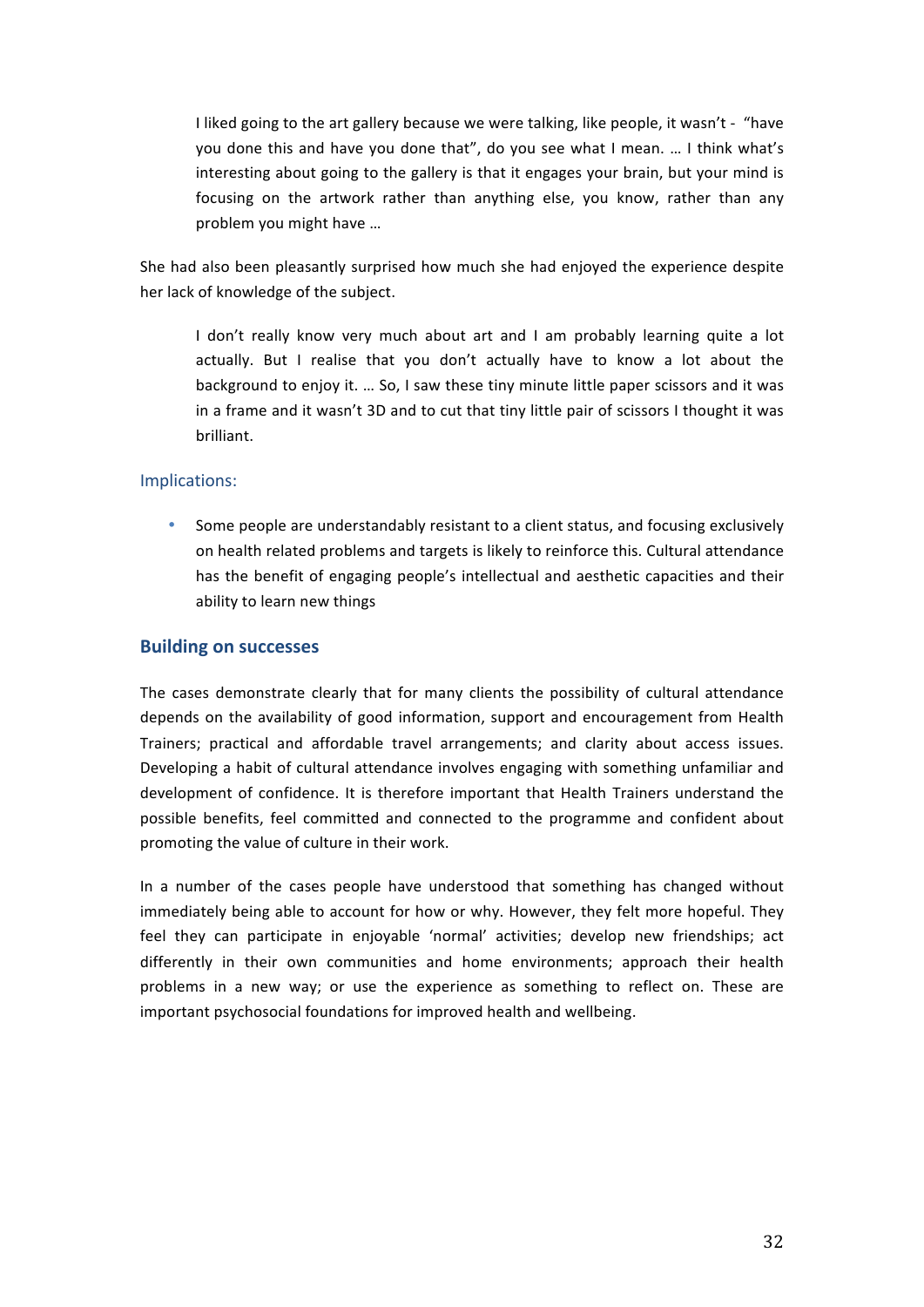# **Recommendations and Conclusions for a Sustainable Model**

The case examples, interviews and focus group, taken together, demonstrate the value of promoting Cultural Attendance through the Health Trainer Service. Attending a cultural event can:

- Provide an opportunity for Health Trainers and clients that engage their intellectual and aesthetic capacities rather than focusing on clear targets and personal deficits
- Provide access to something enjoyable that would normally be out of reach
- Allow people to enlarge their horizons, gain distance from current worries and concerns and reconnect with a wider community and a shared culture
- Stimulate recollection of submerged personal and family histories
- Evoke personal skills and capacities which individuals have lost touch with
- Set in motion more profound changes which lead to renewed personal agency
- Offer an additional resource to work with complex psychosocial problems
- Aid in delivering a personalised service tailored to the needs of individuals
- Impart the confidence to use the city centre
- Create a sense of cultural entitlement and benefit from the city's cultural offer

### **Recommendation 1: A relational approach to promoting cultural attendance**

A relational and skills based approach needs to be adopted to help Health Trainers make best use of the cultural resources of Central Manchester venues in their work, especially when *working* with people around complex psychosocial problems. Equally, venue staff must adopt *a relational approach in making cultural venues accessible and welcoming to vulnerable people.*

Prior to the initiation of the pilot, Arthur Stafford (2012) undertook a detailed piece of work on the venues, specifically on the ways in which systems, procedures and facilities were prepared to contribute to the programme and to receive referrals. The report addressed practical and training issues such as physical access, transport links, fire safety, assessment, equality and diversity. Whilst this was a vital first step, it also helped to impart the impression that enabling people to attend was overwhelmingly a practical matter. It is clear from this evaluation that neither 'physical and systemic adaptations' nor 'information' on their own can overcome inhibitions to cultural attendance. These are frequently psychosocial and cultural and most likely to be resolved in the context of human relationships that provide the kind of support that helps people think and talk about cultural experience. 

#### **Recommendation 2. Health Trainer leads for Cultural Attendance**

*Three or four of the Health Trainers should become leads and peer mentors for the Cultural* Attendance programme. There is already enthusiasm in the Health Trainer team for this model and three people have indicated a willingness to take on this role. In the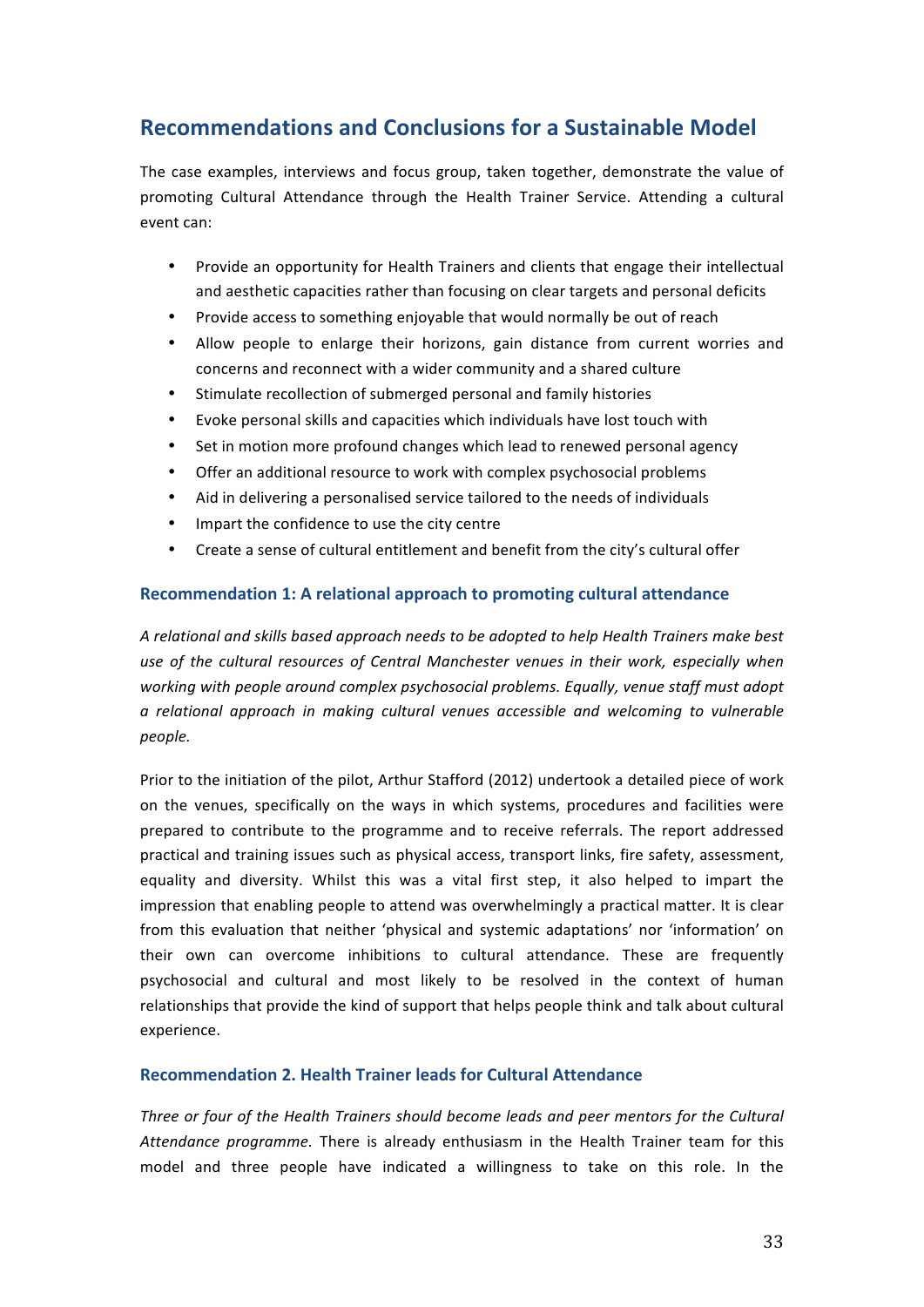recommissioned service, specific time should be allocated to these roles reflecting the strategic importance of the project. The cultural attendance leads would be expected to inform, encourage and mentor colleagues, liaise regularly with venue leads in order to keep abreast of upcoming events, and plan training events with them.

#### **Recommendation 3. Ongoing training and development for Health Trainers**

Four Health Trainer meetings each year should take place in one of the venues on a rolling *programme. Each should dovetail with a training event.* This would reflect the objectives of the reconfigured Health and Wellbeing Services, in which some cultural venues will be more integrated into the service structure as points of contact, triage and onward referral. The events should address training needs of Health Trainers, aiming to increase understanding of how they can use the spaces, events and collections in the course of their work.

### **Recommendation 4. Ongoing support for and from the Cultural Venues**

Venue staff also need training, advice and support and this could be achieved by organising some joint sessions with the Health Trainers in the venues (as proposed above). It is important that all venue staff are aware of the nature of the programme and access, booking and ticketing arrangements. They would also benefit from a better understanding of the psychosocial challenges of vulnerable people who use their resources. It is vital that all front of house staff are appropriately friendly, helpful, welcoming and informative.

If the two sectors become more interlinked in the newly configured health and wellbeing services, venue staff at different levels will need ongoing training in order to support new people who might have a range of additional needs.

#### **Recommendation 5. Agree on role expectations and priorities**

The idea that the Health Trainer remit includes addressing cultural needs in the context of *health and wellbeing should be clearly established among the workforce.* If Manchester City Council's vision of a more integrated health and cultural provision is to be realised. Health Trainers and cultural organisations will need to engage with each other an on-going basis.

For both the Health Trainer manager and staff there continue to be tensions around prioritising use of time. Most Health Trainers are part-time workers with high case-loads. This limits the time they have available for training and for attending venues in town with clients. As one person put it:

We are target focused, to take someone to one of these venues I need to take a whole afternoon out, and I can't do that all the time.

Some Health Trainers anticipated that involvement in this programme would be a lower level commitment than it has turned out to be. In recommissioning the service in 2015 it should be considered how Cultural Attendance can be reconciled with existing workloads and quantifiable targets that impose their own limitations by focusing the resources of staff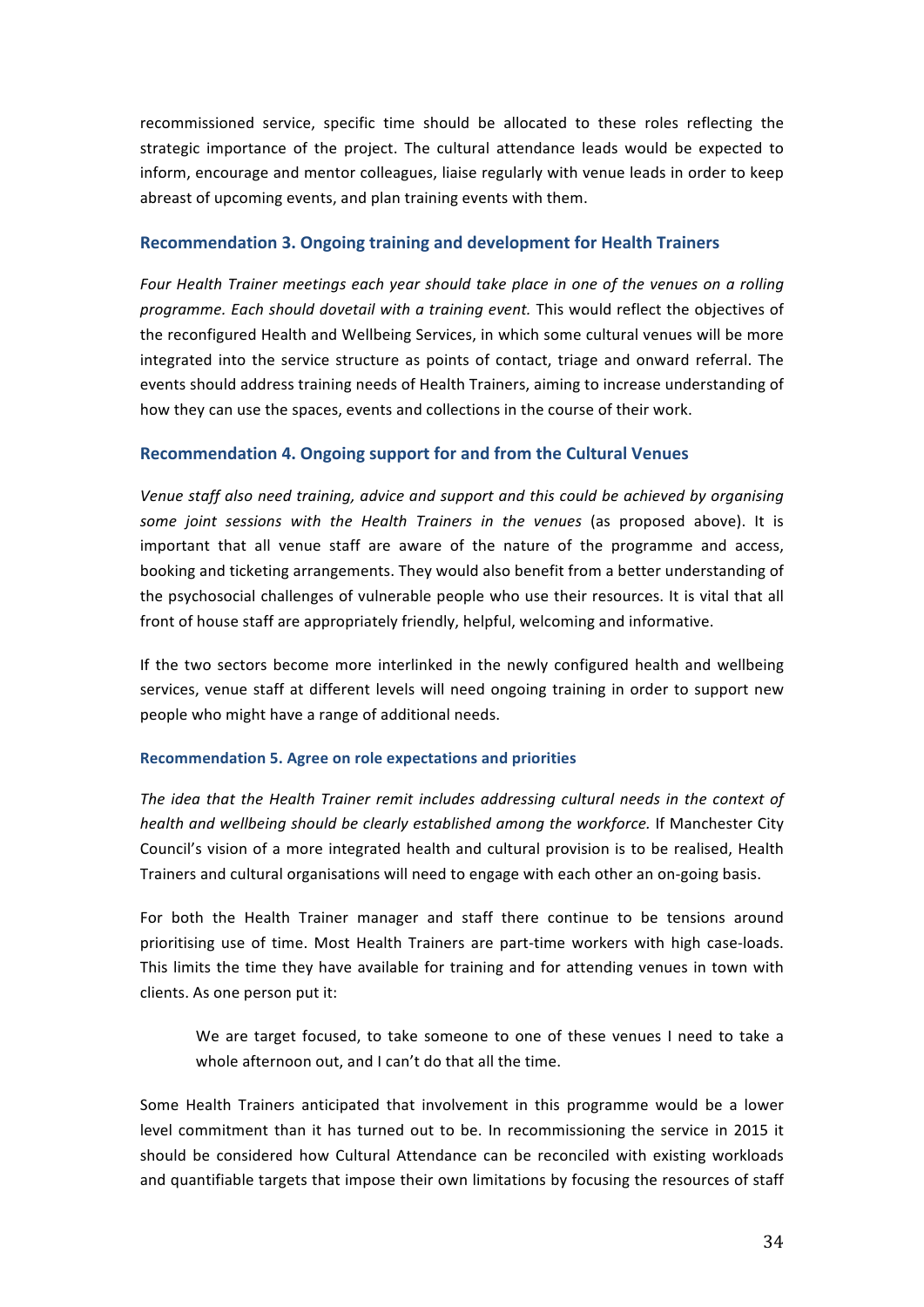quite narrowly. This pilot evaluation has shown a service in transition, taking on new roles largely within existing resources. It is essential that any redefinition or enlargement of roles takes account of the additional burdens this imposes on the service, as well as the opportunities.

#### **Recommendation 6. Ongoing support from Manchester City Council**

An on-going partnership needs to be built between the Health Trainer Service and staff working in the cultural sector and this should be supported by Manchester City Council until *it is firmly established and embedded.* Manchester City Council's public health ambitions for the Cultural Attendance programme aim to develop sustainable habits of accessing the City's cultural venues among the population. This will require ongoing support.

#### **Conclusions**

This pilot has shown the positive potential of linking the Health Trainer Service with cultural venues and incorporating cultural attendance into the Health Trainer repertoire. For this to happen effectively and at scale it needs to be embedded within local Public Health and Cultural Policy frameworks, as envisaged by Manchester City Council. Once embedded in institutional programmes, this has the potential to be of benefit to both sectors and the publics they serve:

- It would enrich Health Trainers' skill base and role, and the range of interventions they can offer, balancing their current focus on clear risks for health with personalised social and cultural opportunities to enhance wellbeing
- As health and culture related practices disseminate at community level the public can be expected to benefit from more holistic, integrated and diversified health and wellbeing provision
- Such practices are likely to be self-sustaining once taken up by communities, networks and families
- An ongoing programme would help to realise the social mission of cultural venues through increasing access and diversity and enhancing the relational skills of front of house staff

Once established, programmes such as this can offer highly effective use of resources and hence the learning can be applied more widely in the health and social care sector. However, partnerships between organisations are unfamiliar with each other's client base and ways of working require a period of transition and there are some resource implications in terms of preparation and training, although they are not especially heavy. They will reduce as new working practices become embedded in team cultures.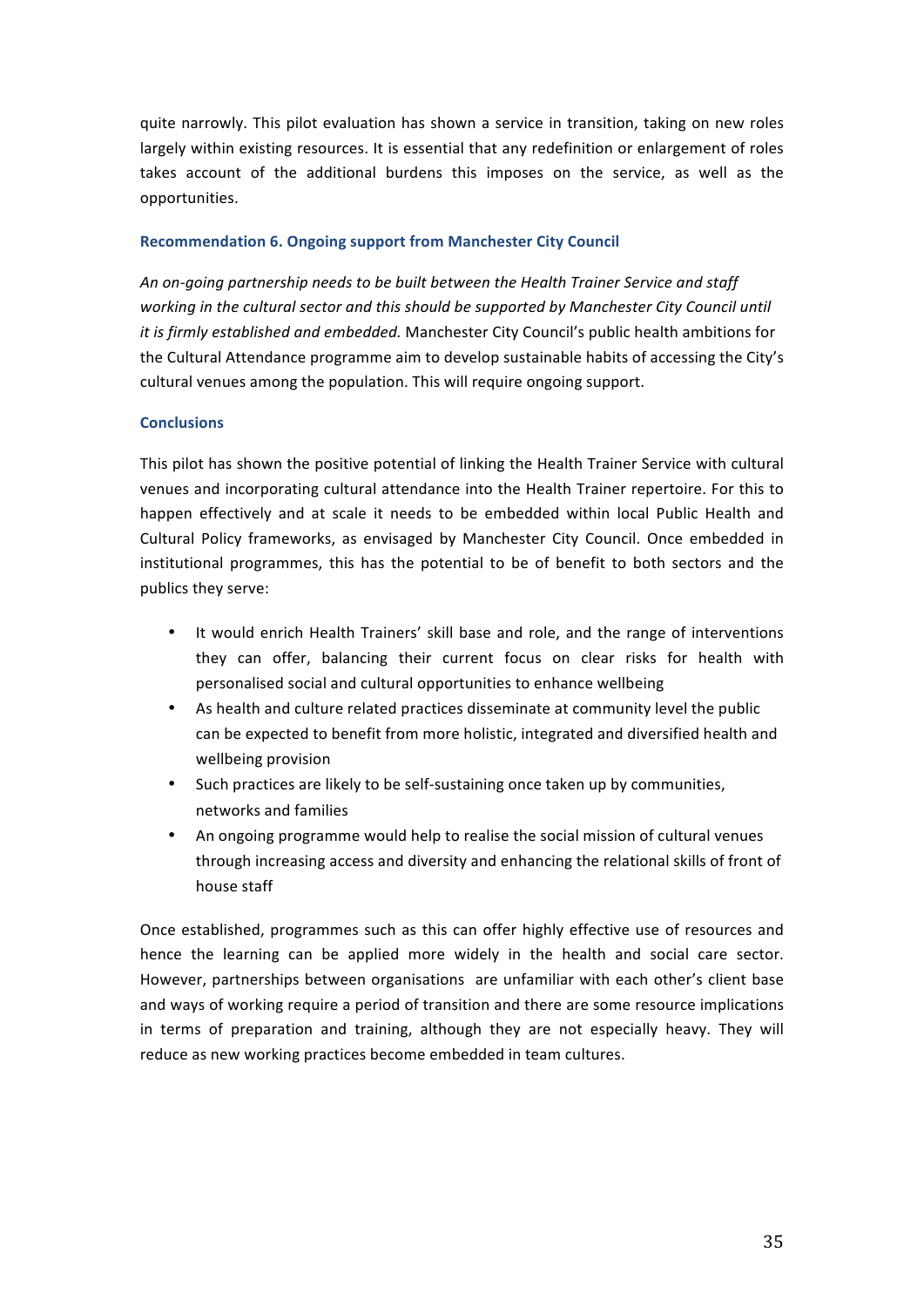# **References**

Angus, J. (2002) A Review of Evaluation in Community-based Art for Health Activity in the UK. University of Durham: CAHHM.

Bakhshi, H., Freeman, A. & Hitchen, G. (2009) Measuring Intrinsic Value: How to Stop Worrying and Love Economics.

Belfiore, E. & Bennett, O. (2007) Determinants of Impact: Towards a Better Understanding of Encounters with Arts. Cultural Trends, v.16(3): pp.225-275.

Belfiore, E. & Bennett, O. (2008) The Social Impact of the Arts: An Intellectual History. Basingstoke: Palgrave/Macmillan.

Bishop, C. (2012) Artificial Hells: Participatory Art and the Politics of Spectatorship. London: Verso.

Bygren, L.O. Konlaan, B.B. and Johansson, E. (1996) Attendance at Cultural Events, Reading Books or Periodicals, and Making Music or Singing in a Choir as Determinants for Survival: Swedish Interview Survey of Living Conditions. British Medical Journal 313 (7072): pp.1577-1580.

Bygren, L.O. Weissglas, G. Wikstrom, B-M. Konlaan, B.B. Grjibovski, A. Karlsson, A-B. Andersson, S-O. and Sjöström, M. (2009) Cultural Participation and Health: A Randomized Controlled Trial Among Medical Care Staff. *Psychosomatic Medicine* 71 (4): pp. 469-473.

Centre for Social Justice (2011) Completing the Revolution: Transforming Mental Health and Tackling Poverty. London.

Cohen, G.D. Perlstein, S. Chapline, J. Kelly, J. Firth, K.M. and Simmens, S. (2006) The Impact of Professionally Conducted Cultural Programs on the Physical Health, Mental Health, and Social Functioning of Older Adults. The Gerontologist 46 (6): pp.726-734.

Clow, A. and Fredhoi, C. (2006) Normalisation of Salivary Cortisol Levels and Self-Report Stress by a Brief Lunchtime Visit to an Art Gallery by London City Workers. *Journal of Holistic Healthcare* 3 (2): pp. 29–32.

Cuypers, K et al. (2011). Patterns of Receptive and Creative Cultural Activities and their Association with Perceived Health, Anxiety, Depression and Satisfaction with Life Among Adults: The HUNT Study, Norway.

DCMS (2010) Taking Part: The National Survey of Culture, Leisure and Sport, 2008-2009; Adult and Child Data. London: Department for Culture, Media and Sport.

DCMS (2011) Taking Part: The National Survey of Culture, Leisure and Sport, 2010-2011; Adult and Child Data. London: Department for Culture, Media and Sport.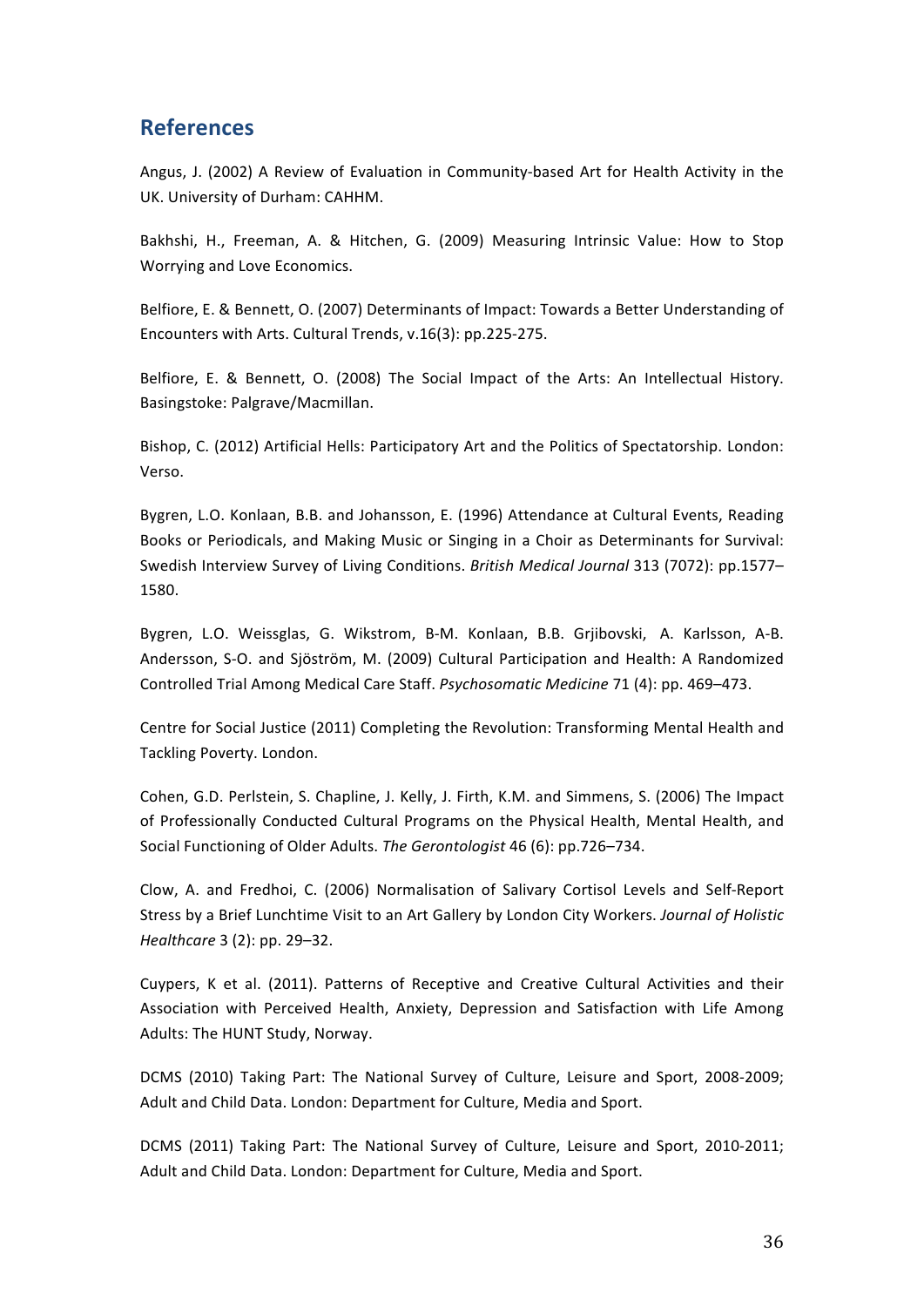Department of Health (2004) *Choosing Health: Making Healthier Choices Easier*. London: Department of Health.

Froggett, L. (2002) Love, Hate and Welfare: Psychosocial Approaches to Policy and Practice. Bristol: Policy Press.

Froggett et al (2005) The Bromley by Bow Centre Research and Evaluation Study. Research Report: University of Central Lancashire.

Froggett, L, Roy, A. Little, R. and Whitaker, L. (2011) *New Model Visual Arts Organisations* and Public Engagement. Other. University of Central Lancashire, Preston.

Froggett, L. Farrier, Alan. and Poursanidou, K. (2011) Who Cares? Museums, Health and *Wellbeing Research Project: A Study of the Renaissance North West Programme.* Project Report. University of Central Lancashire, Preston.

Froggett, L. and Little, R. (2012), Pleasure, Provocation and Value in Hospital Arts: evaluation of the University College London Hospitals Arts Programme, Journal of Applied Arts and Health, 3(2) 133-148.

Fugiwara, D. (2013) Museums and Happiness: The Value of Participating in Museums and the Arts. Arts Council and Musuem of East Anglian Life.

Hoggett, P. (2000) *Emotional Life and the Politics of Welfare*, London: Macmillan.

Holden J (2004) *Capturing Cultural Value.* London: Demos.

Holden, J. (2006) Cultural Value and the Crisis of Legitimacy: Why Culture Needs a Democratic Mandate. London: DEMOS.

Jacobs, J.M. Hammerman-Rozenberg, R. Cohen, A. and Stessman, J. (2008) Reading Daily Predicts Reduced Mortality Among Men from a Cohort of Community-Dwelling 70-Year-Olds. The Journals of Gerontology Series B: Psychological Sciences and Social Sciences 63 (2): S73–S80.

Jellinek, A. (2013) This is not Art: Activism and Other 'Not-Art'. London: I.B. Tauris.

Johansson, S.E., Konlaan, B.B. and Bygren, L.O. (2001) Sustaining habits of attending cultural events and maintenance of health: a longitudinal study. *Health Promotion International* 16 (3) 229–234.

Keaney, E. (2008) Understanding Arts Audiences: Existing Data and What it Tells Us. Cultural Trends 17(2): pp.97-113.

Kilroy, A., Garner, C., Parkinson, C., Kagan, C. & Senior, P. (2007) Towards Transformation: Exploring the Impact of Culture, Creativity and the Arts on Health and Well-being. (Consultation Report). Sept 2007. Manchester Metropolitan University: Arts for Health.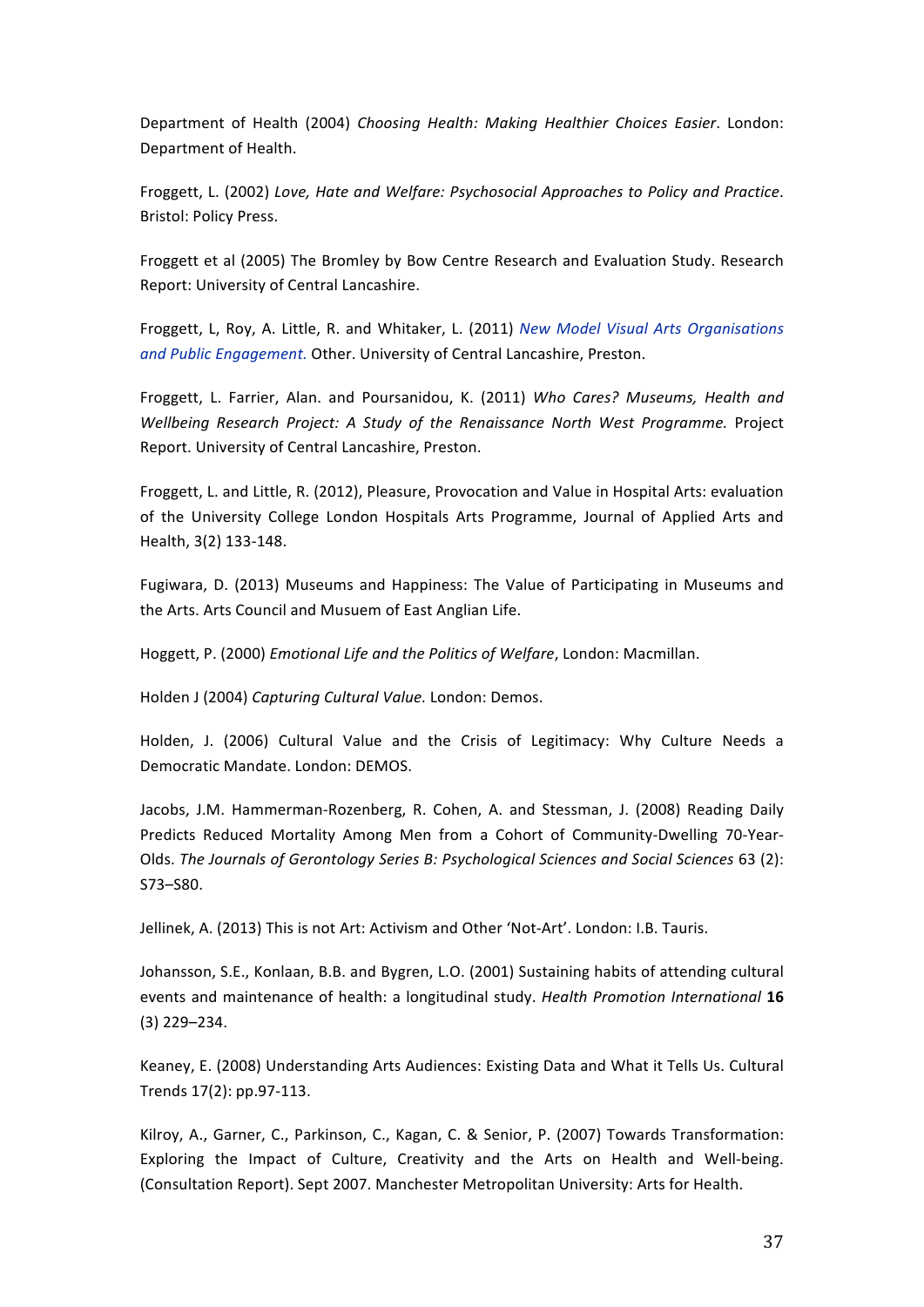Konlaan, B., Bjorby, N., Weissglas, G., Karlsson, L. and Widmark, M. (2000) Attendance at cultural events and physical exercise and heath: a randomised controlled study. Public *Health* 114 (5) 316–319.

Leadbetter, C. and O'Connor, N. (2013) Healthy Attendance? The Impact of Cultural Engagement and Sports Participation on Health and Satisfaction with Life in Scotand. Scotland: Scottish Government Social Research.

Liverpool Arts and Regeneration Consortium (2011) Intrinsic Impact: How Audiences and Visitors are Transformed by Cultural Experiences in Liverpool. Research conducted by BakerRichards and WolfBrown. Liverpool.

Macgregor, S. and Thickett, A. (2011) Partnerships and Communities in English Drug Policy: The Challenge of Deprivation, in *International Journal of Drug Policy* 22, pp. 478-490.

Michie, S., Rumsey, N., Fussell, A., Hardeman, W., Johnston, M., Newman, S., Yardley, L. (2008) Improving Health Challenging Behaviour: NHS Health Trainer handbook. Department of Health.

Mirza, M. (ed.) (2006) Culture Vultures: Is UK Arts Policy Damaging the Arts? London: Policy Exchange.

North West Public Health Observatory (2011) *Health Trainers in the North West*. A report commissioned by the North West Health Trainer Partnership. Liverpool.

O'Neill, M. (2010) Cultural Attendance and Public Mental Health: From Research to Practice. Journal of Public Mental Health, 10(4): pp. 22-29.

Oster I, Svensk AC, Magnusson E, Thyme KE, Sjõdin M, Aström S & Lindh J (2006) Art therapy improves coping resources: a randomized, controlled study among women with breast cancer. *Palliative Support Care* 4 (1): pp. 57-64.

PAT (Policy Action Team 10) (1999) National Strategy for Neighbourhood Renewal: Policy Action Team Audit: Report of the policy action team 10: The contribution of sport and the arts. London: DCMS.

Pawson, R. and Tilley, N. (1997) Realistic Evaluation. London; Sage.

Roy, A. and Prest, M. (2014) Culture Change: Art, Addiction and the Recovery Agenda in Z. Zontou and J. Reynolds, *Addiction and Performance*. Cambridge: Cambridge Scholars.

Ruiz J (2004) A Literature Review Of The Evidence Base For Culture, The Arts And Sport Policy. Edinburgh: Scottish Government. Available from:

http://www.scotland.gov.uk/Publications/2004/08/19784/41510 (accessed November 2010).